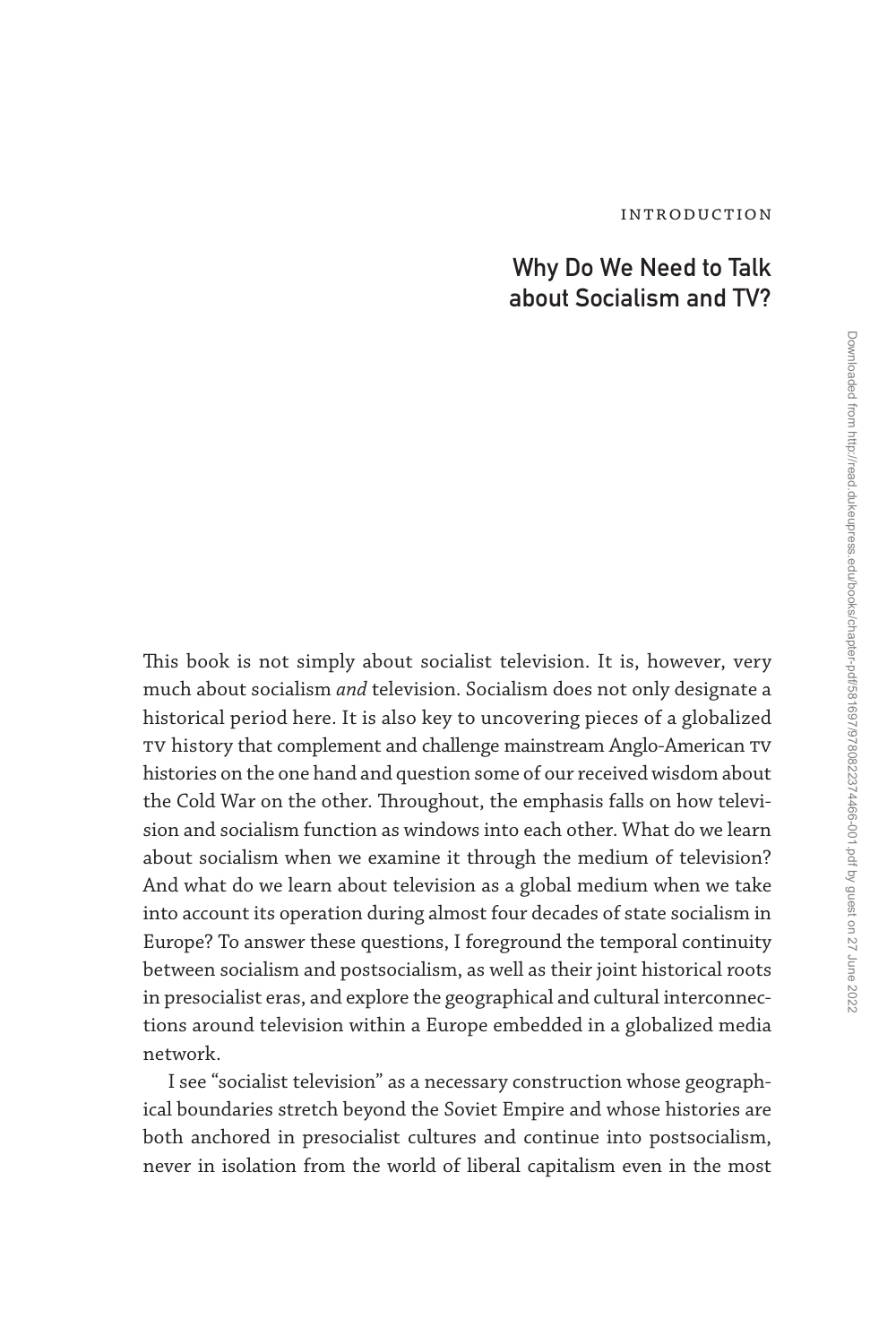isolated places and times. As Heather Gumbert writes in her history of early East German television, the historical experiment of socialism is so profoundly rooted in the history of modernity that socialism and liberal capitalism cannot be disentangled. $1$  But the ultimate goal is far from assimilating the history of Eastern European socialist TV into that of Western European social democracies. It is, to borrow Sabina Mihelj's words, to think of socialist television "as a specific subtype of modern television, designed to promote an alternative vision of modernity, modern belonging, economics and culture."<sup>[2](#page--1-0)</sup> Socialist TV certainly registered the socialist system's failures. Equally important, however, it also recorded its forgotten successes, reminding us of the viability of visions that diverge from the current monopoly of neoliberal capitalism on what constitutes the good life.<sup>3</sup>

Why is "socialist television" a *necessary* construction? Over the past four decades, television studies have created influential paradigms that span multiple disciplines and methodologies. However, the field has remained mostly confined to American and Western European academic hubs and developed with reference to television systems embedded in capitalist economies: the commercial system that has dominated television in the United States, the public service broadcasting system that dominated Western European and Commonwealth states until recently, and various combinations between the two. This book introduces television during and after state socialism in the former Soviet satellite states into television studies. Conversely, it introduces television studies into academic fields concerned with socialist and postsocialist Eastern European cultures and the Cold War in general. This dual merger requires that socialist television be conjured into legitimacy first before we can refine and deconstruct its parameters and evaluate how it changes the parameters of global television and (post)socialist studies.

While socialist television as such needs to be construed practically from scratch, socialism as an ideology and world system itself has been rapidly forgotten, delegitimized, or reduced to nostalgic clichés since the 1990s. To mention just one example, in 2013 the American television network fx released *The Americans*, a drama series created by former cia agent Joe Weisberg. Set in the 1980s, the series portrays a Russian couple living a double identity as undercover KGB agents who masquerade as perfectly assimilated suburban Americans. The publicity image on the show's website features the couple, played by Keri Russell and Matthew Rhys, in the style of a communist propaganda poster. They stare into the bright communist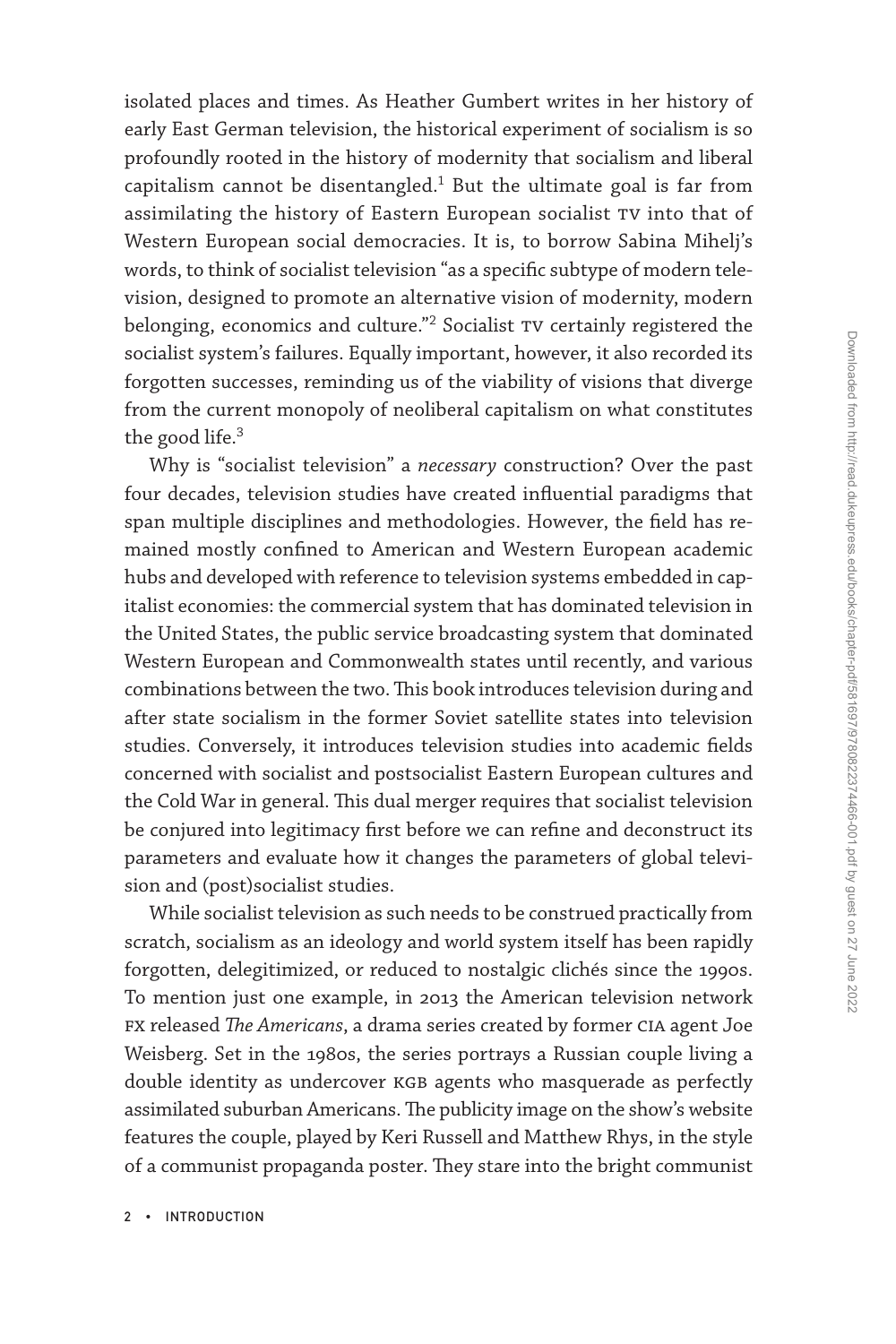future with the blind commitment of the brainwashed, holding weapons across their chests as if ready to defend their ideology at a moment's notice and at any cost, framed by the familiar halo of Leninist sun rays (brought to you by Coors Light in prominently placed ads across the screen on the FX site). As I began watching the show, it quickly turned out that the creators had little interest in the Soviet Union other than as a background that triggers American nostalgia for the Cold War. The Cold War is, in fact, reduced to the campy imagery and simplistic historical perspective of its favored genre, the spy drama. I realize, of course, that it is not television's job to teach history. Nevertheless, television does teach us about how American culture sees the history and historical fate of socialism: utterly dismissed and rightfully demonized as a political and economic system. It is stripped down to a few cartoonish images unmoored from their historical context, which are as weightless as Coors Light, and propelled by the very force of nostalgia that brought them back to life.<sup>4</sup>

As researchers have lamented across the disciplines, the end of the Cold War in 1989 has not generated increased interest in understanding its history.<sup>[5](#page--1-0)</sup> Instead, the "superpower approach" continues to dominate scholarship. This approach simplifies Cold War relations as an ideological battlefield of confrontations between the Soviet Union and the United States, conducted across a near-impenetrable Iron Curtain. Sari Autio-Sarasmo and Katalin Miklóssy make a case for reassessing this frozen bipolar state of affairs in light of ample evidence of multileveled interactions among a variety of institutions and individuals, rather than just state actors. Their collection, *Reassessing Cold War Europe*, includes case studies of a number of such east-west technological, scientific, economic, and cul-tural exchanges.<sup>[6](#page--1-0)</sup> It joins several other publications that have explored the everyday life of socialism, inherently defying Cold War stereotypes of a repressive, isolated, joyless gray bloc. This work has been produced mostly by historians and anthropologists who wish to "culturalize" their fields.<sup>[7](#page--1-0)</sup>

Taking television seriously grants access to an image of life under socialism, even a surprisingly good life at times, which the bipolar vision of the Cold War occludes. Television is a better platform for this historical revision than art films and literature, which were the preferred and often the only available sources that informed the world beyond the Iron Curtain about life in really existing socialism. Even in the most sympathetic and discerning hands, much of art film and literature tended to serve up proof that socialism was depressing, doomed, and defunct. As I argue in detail elsewhere, the reason for this was that these high cultural accounts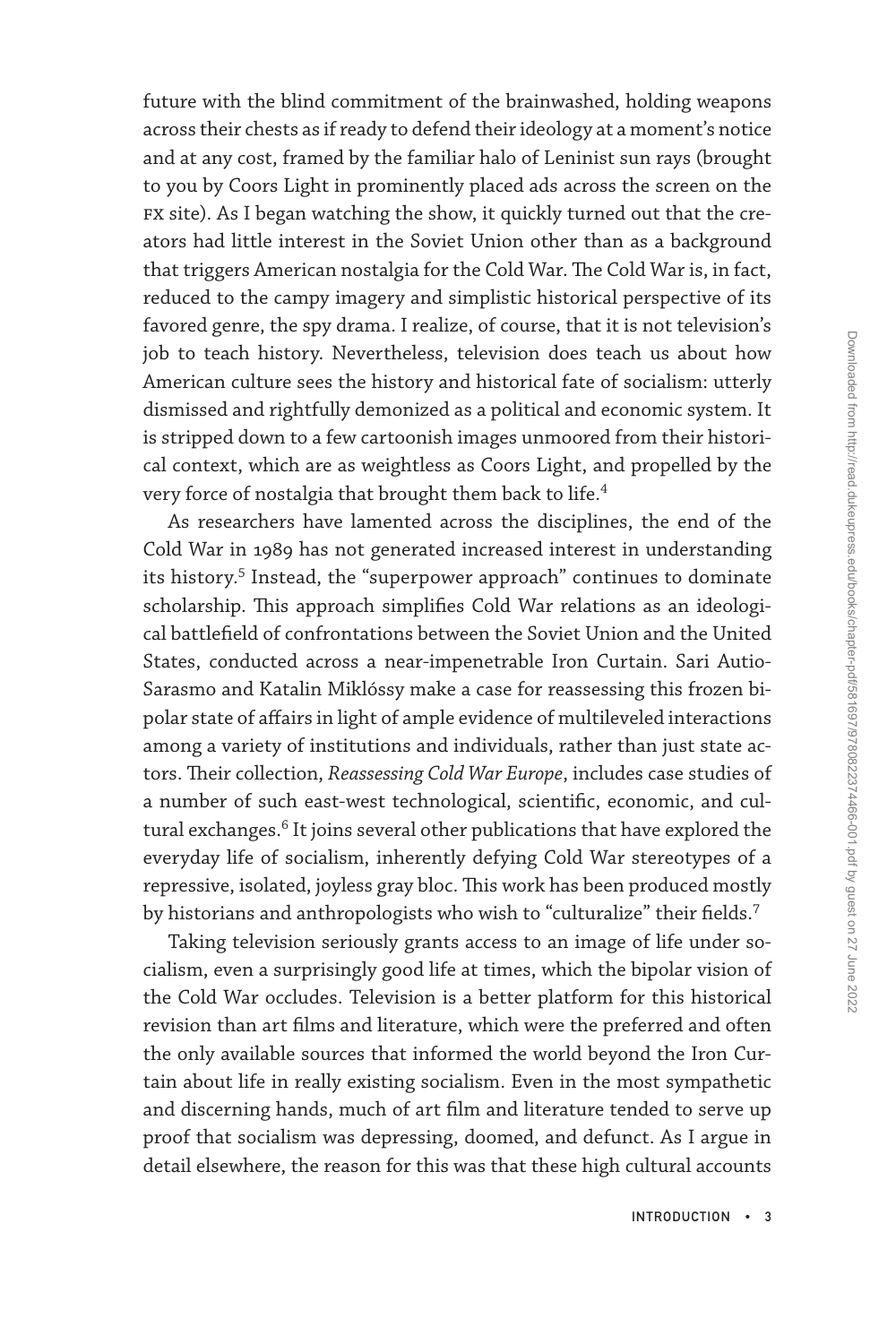were produced by and for the most part also *for* intellectuals and artists who were already part of a cosmopolitan circulation of talent. To put it simply, Eastern intellectuals used their national informant status to deliver to Western audiences what those audiences wanted to hear about the oppressed, backward, and exotic East of socialism, in a pattern of selforientalization that is still largely unacknowledged in Europe.<sup>8</sup>

As I show in this book, television has been a more reliable barometer of the political, economic, and cultural life of socialism. In the most obvious sense, it was an institution that lived in the intersection of the public and domestic spheres, between top-down attempts at influencing viewers and bottom-up demands for entertainment. Where much of art and literature informs us of the relationship between the party leadership and the intellectual elite, TV gives us a sense of the real complexity of the relationship between the party leadership and the public. By virtue of its cross-border production, circulation, and consumption, television also challenges the national containment of these exchanges.

In a less obvious way, television also grants us access to subtle but all the more significant divisions within the "public" that both socialist ideology itself and Cold War discourses about socialism have envisioned as homogeneous. Instead of confirming the blanket oppression of the people by authoritarian or dictatorial leaders, the history of television highlights the more fluid workings of micro-oppressions and exclusions: of women, of nonnormative sexualities, of foreigners, of the Roma and other nonwhite populations. These exclusions were and continue to be embedded in the very structure of nationalism that socialist TV adopted from Western public broadcasters. However, thanks to the unpredictable, home-based, entertainment-oriented workings of television, at times they failed to be enforced in a straightforward fashion.

## (Post)socialist TV and Television Studies

Given the indispensable role of television in navigating between the official and unofficial spheres throughout and after socialism, one needs to ask why the medium has been ignored by scholars of (post)socialism. Until very recently, it seems that all possible academic fronts have been united in their resistance to taking television seriously. In Slavic and Eastern European studies, where researchers have the necessary linguistic and cultural competence to search the archives and watch programs, television has long been relegated to the status of a "bad" object, following a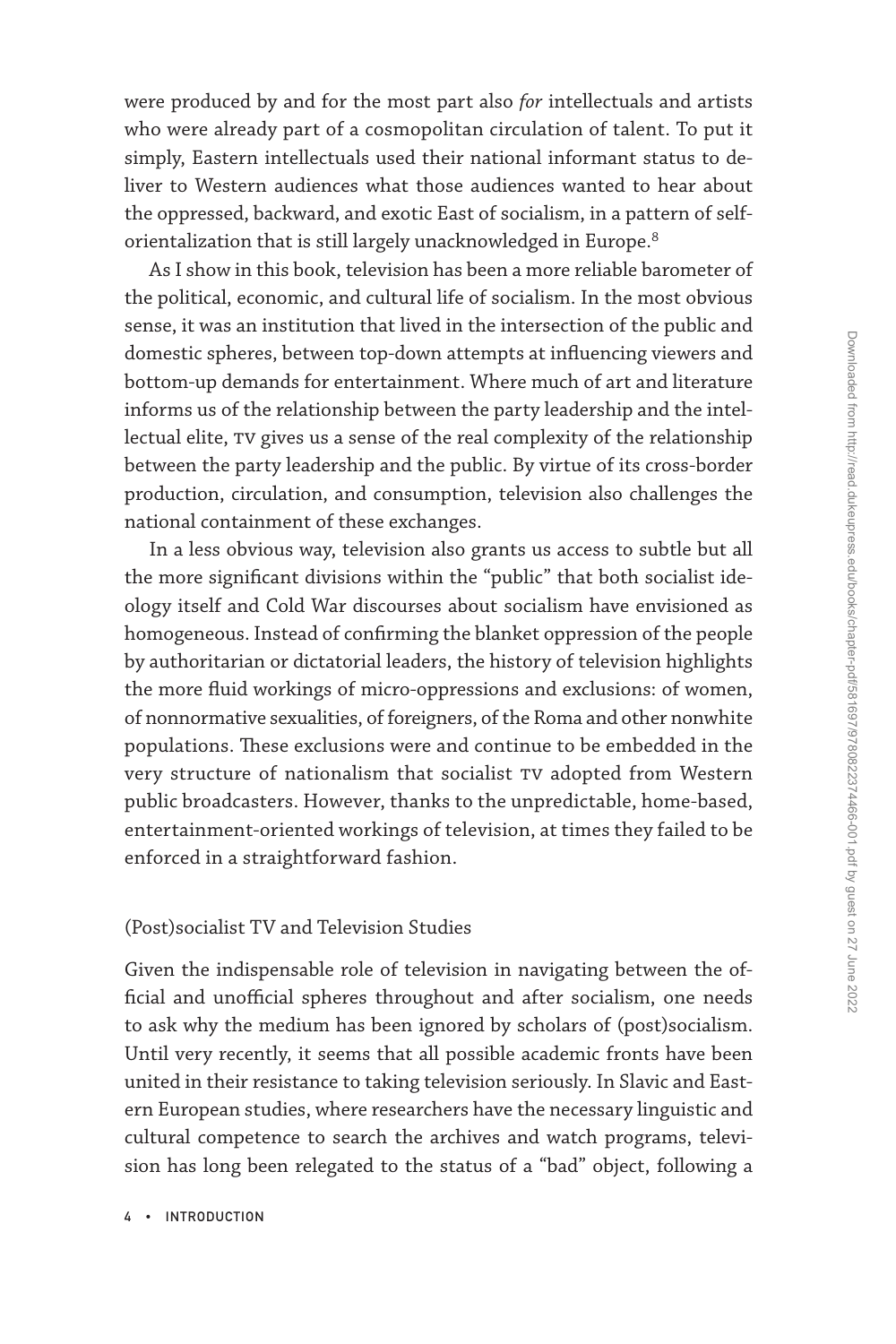Eurocentric hierarchy of high and low culture also embraced by Eastern European intellectual and political elites. Within Europe, much of the postsocialist media region has recently been folded into the European Union's strategy of creating an integrated, competitive European audiovisual arena. At the same time, media expansion and the flow of programming has remained one-directional, west to east. Academic assessments of postsocialist media change, mostly in communication studies, have favored issues of regulation and institutional shifts and have included television only as part of large-scale media transformations rather than as a culturalpolitical institution. While this kind of work is undoubtedly important, it has maintained a nation-state framework and an exclusive interest in postsocialist developments. For the most part, it has ignored continuities between socialist and postsocialist television, intra-European flows during socialism, and television's role in shaping culture, desires, tastes, identities, and ideologies.

A major purpose of this book is to contribute to laying the foundations of socialist television histories, a vast and necessarily collective project only recently begun by scholars in research centers in Europe and scat-tered across the globe.<sup>[9](#page--1-0)</sup> There is a reason why, as Daniela Mustata writes, "there is a momentum for television histories from Eastern Europe" right now.[10](#page--1-0) Revisiting socialist television also inevitably rewrites European and global tv histories by virtue of questioning television's reigning national logic, as well as the Cold War divisions between East and West and between socialism and postsocialism. What emerges from this history is an alternative narrative of temporal and geographical continuity that validates the "regional" as a category of profound importance. The particular hybridities developed by socialist and postsocialist television outline, above all, a regional pattern, which is itself rooted in the shared imperial histories on which the region's television infrastructures were built and which programming trends, distribution patterns, and reception practices have perpetuated into the present day.

However, the main ambition of *tv Socialism* is neither drawing up a chronological history nor providing geographical coverage. This would be an impossible task for a single book, given the region's cultural and linguistic heterogeneity and the scope of the historical period in question. Rather, the book is organized according to a broadly conceived *generic* logic. Genre is understood here as a transcultural form of expression rather than a set of specific television genres, since socialist genres do not exactly overlap with those derived from Anglo-American television. For instance,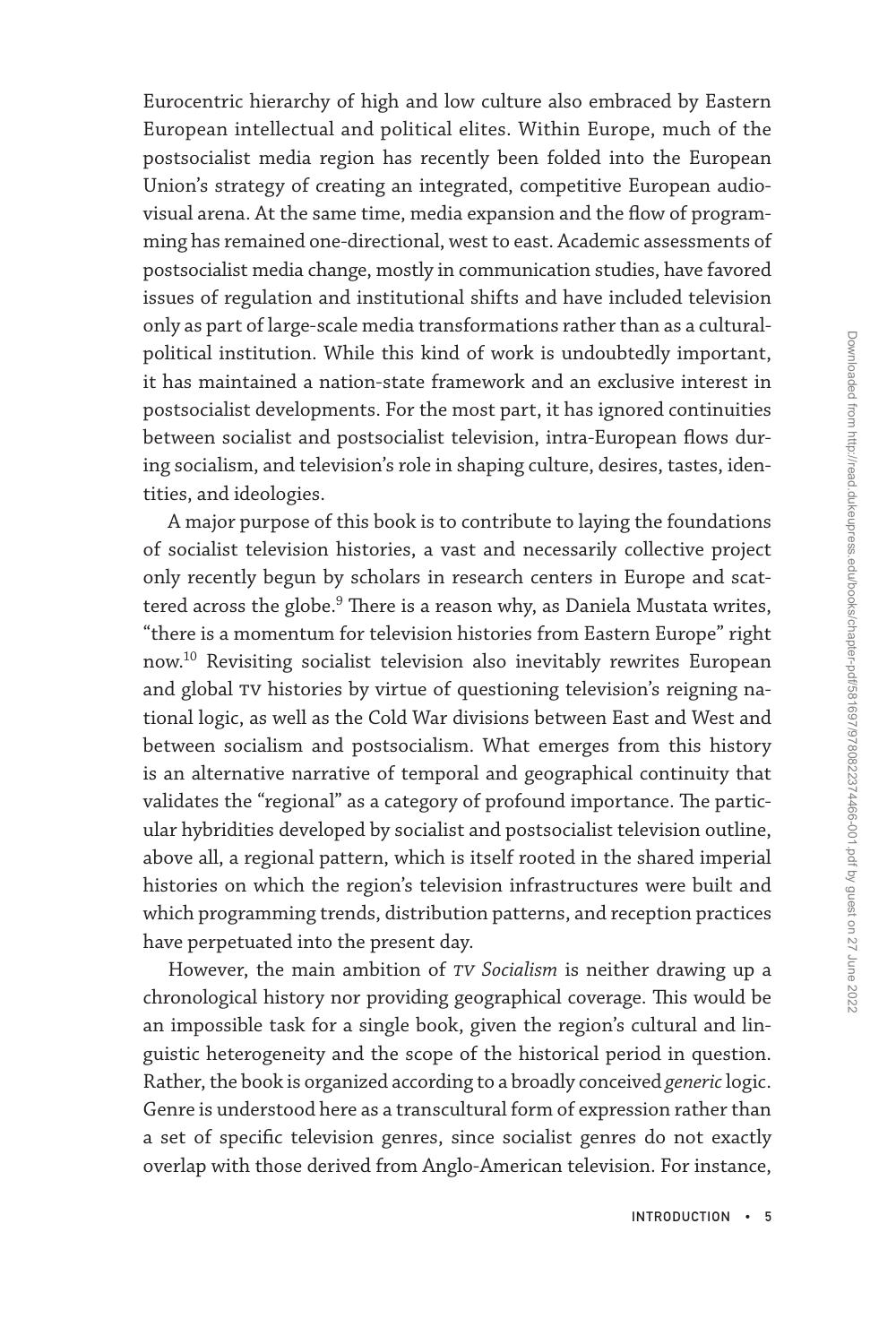as I discuss in chapter 12, while there were very few American-style sitcoms produced during socialism, there was plenty of comedy on TV. In a similar vein, what I call "soap operas" in chapter 9 for lack of a better term were dramatic serials that shared some traits with American and Western European soaps but preferred a humorous, often satirical tone to sentimentality. Genre thus provides a platform of recognition and comparison between the categories of Western television studies and those of socialism while it also helps foreground the regional specificities of socialist TV. The generic grid makes socialist television accessible to readers unfamiliar with local cultures, let alone with specific television programs.

Each of the four parts of *tv Socialism* explores how a certain generic cluster's aesthetic, political, and ideological dimensions functioned within socialist television. Each part concludes with a chapter that discusses how these dimensions have shifted since the end of the Cold War. The four broad generic categories—reality-based educational programming, historical and adventure series, dramatic series, and comedic programs were selected based on the kinds of ideological and political roles they have performed on socialist and postsocialist television across the region.

The generic lens highlights the cultural-ideological and political-economic significance of the institution of television in a historical and regional perspective that supplements and counterbalances the recent preoccupation with the transformation of postsocialist media systems. However, the very complexity of television as an institution requires mobilizing the full range of possible approaches. Each chapter draws on media industry studies and cultural studies and incorporates available qualitative and quantitative research on socialist and postsocialist media industries and audiences, as well as archival sources. I also draw on extensive interviews I conducted with prominent Hungarian television professionals and archivists.

Every chapter also weaves together large-scale examinations of regional and continental trends within case studies of programs that illustrate these trends and generate surprising historical and theoretical insight. This comparative, genre-based approach reveals that the actual topography of socialist television is vastly different from the uniform propaganda programming into which the Cold War and its enduring legacy have frozen socialist media. Under the loose umbrella of ideological commitment to Soviet principles, one finds a variety of hybrid aesthetic and economic practices. These include frequent exchanges and collaborations within the region and with Western media institutions, a programming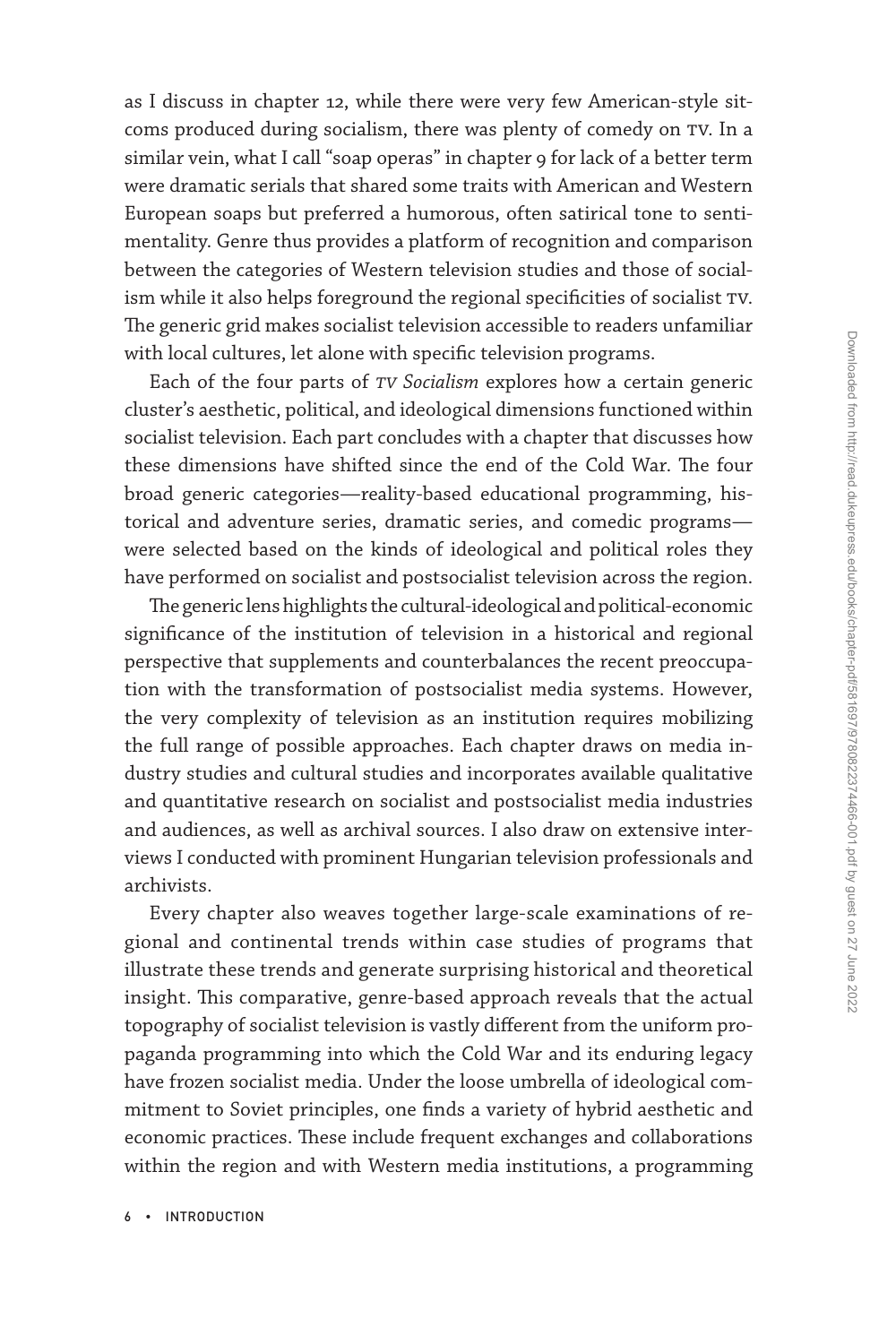flow across borders, a steady production of genre entertainment, borrowings from European public service broadcasting, the development of an underlying, constantly expanding commercial infrastructure, and transcultural, multilingual reception practices along shared broadcast signals in heavily populated border areas. Rather than scarcity, homogeneity, and brainwashing, *tv Socialism* conveys a mixture of recognition and strangeness, which should defamiliarize some of the basic questions and frameworks of television studies as well as our notions of socialism. It is these moments of defamiliarization and surprise around which the chapters are structured.

## Surprise 1: Television's Ambivalent Status

Rather than an instrument of propaganda, television was a profoundly ambivalent medium in the hands of party authorities. Sabina Mihelj explains that, through the 1960s, mass, domestic television viewing remained a new phenomenon in Yugoslavia, which neither broadcasters nor politicians had yet learned to master. More centralized attempts at political control over television increased only in the 1970s.<sup>[11](#page--1-0)</sup> Kristin Roth-Ey describes the postwar development of Soviet television as a messy process, which resists straightforward historical periodization and silver-bullet explanations. It proceeded by trial and error and was in no way determined by technological innovation. Its relationship to Soviet political tradition, to other arts, and to modern Soviet life in general, remained unsettled until the 1970s: "Television was in the paradoxical position of being celebrated and denigrated, pampered and ignored in its first formative postwar decades."<sup>[12](#page--1-0)</sup>

As Hungarian media archivist Katalin Palyik succinctly put it, television was a medium without real owners.<sup>[13](#page--1-0)</sup> This echoes a statement by Richárd Nagy, president of Hungarian Television between 1974 and 1983. According to meeting minutes, in his oral report back to Television's leadership about his visit with party secretary János Kádár in 1979, Nagy said, "So I told [Kádár] that Hungary is a country where . . . every institution needs a—what do you call it?—a godfather. You know how it is. The Operetta Theater has someone. If they build a bridge, that has a godfather. If they build new apartments in the capital, those are sure to have someone. But television, and I think poor radio is the same, they don't belong to anyone."[14](#page--1-0) Nagy then explained that he had reminded Kádár that television was under the administrative sphere of "culture" in the government, yet it did not get the funding or legitimacy attached to other cultural branches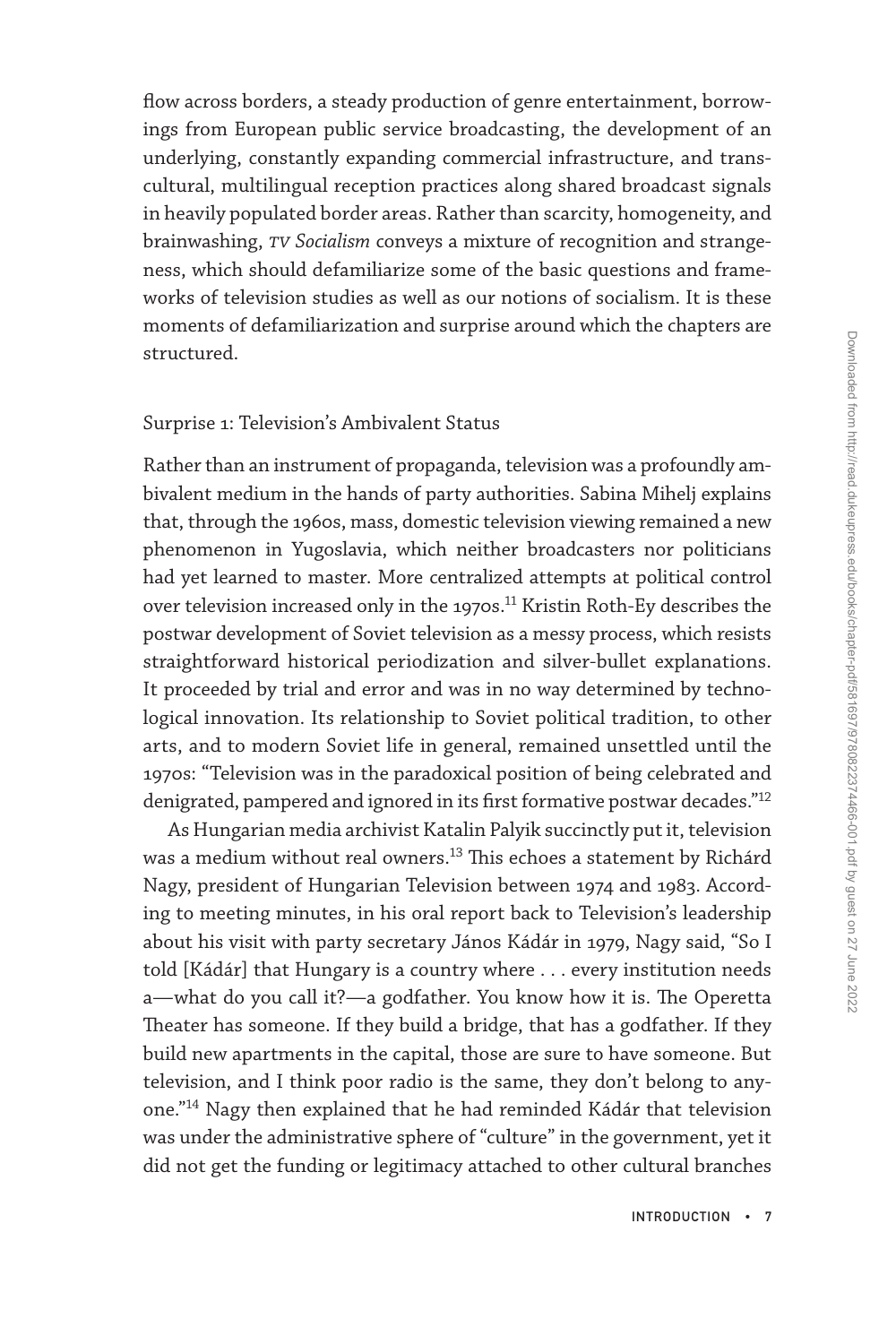such as the film industry, or to those in the sphere of "communication," despite being a crucial tool of communication and governance for the party:

We feel that they look down on us, these "kulturniks . . ." And this is why we feel that we don't have a "godfather." There is no one to support the cause of television. . . . We are Hungarian Television and not some private TV company. And there is only one of these in the Hungarian People's Republic. And if there is only one of these, then someone should champion its cause. Because it seems that a canning factory has a minister who lobbies for it, a meat factory has another one, and a chicken factory yet another. But television doesn't belong anywhere[.15](#page--1-0)

The Hungarian case was far from unique. Socialist TV caused a great deal of confusion among authorities, professionals, and viewers throughout its history. This was particularly true in its early era. After experimental broadcasts in the interwar period, television was relaunched in most countries after the war in the mid-1950s, in synchronicity with similar developments in Western Europe. While the communist parties of the 1950s technically owned the new institution, its purpose and potential remained something of a mystery to them. Television's technological base as well as its programming was a mix-and-match of ideas imported and borrowed from Western European broadcasters, filtered through Soviet ideological directives. Communist parties tried to mold the new medium to their own purposes: they developed centralized programming to standardize citizens' everyday, domestic life rhythms. But they were also compelled to sever content from the actual experience of socialism, which invariably fell short of the idealistic picture delivered by party propaganda. In the early decades, this contradictory goal yielded cheerleading docufictions, educational programming, uplifting entertainment such as theatrical coverage of Russian and European classics, doctored news, and domestically produced dramatic serials focused firmly on the romanticized historical past rather than the present.<sup>16</sup>

By the late 1960s, when tv sets became the norm in households, socialist authorities had to reckon with television's power as a mass medium. But party officials were never quite sure how to control or appropriate television and were thus relegated to playing catch-up. By the end of its first decade, viewers had already identified television as a medium of leisure. It had irrevocably absorbed elements from radio, which had incorporated the earlier legacy of "bourgeois" stage variety entertainment. This "bourgeois" element, most visible in television comedy (discussed in chapters 11

8 • introduction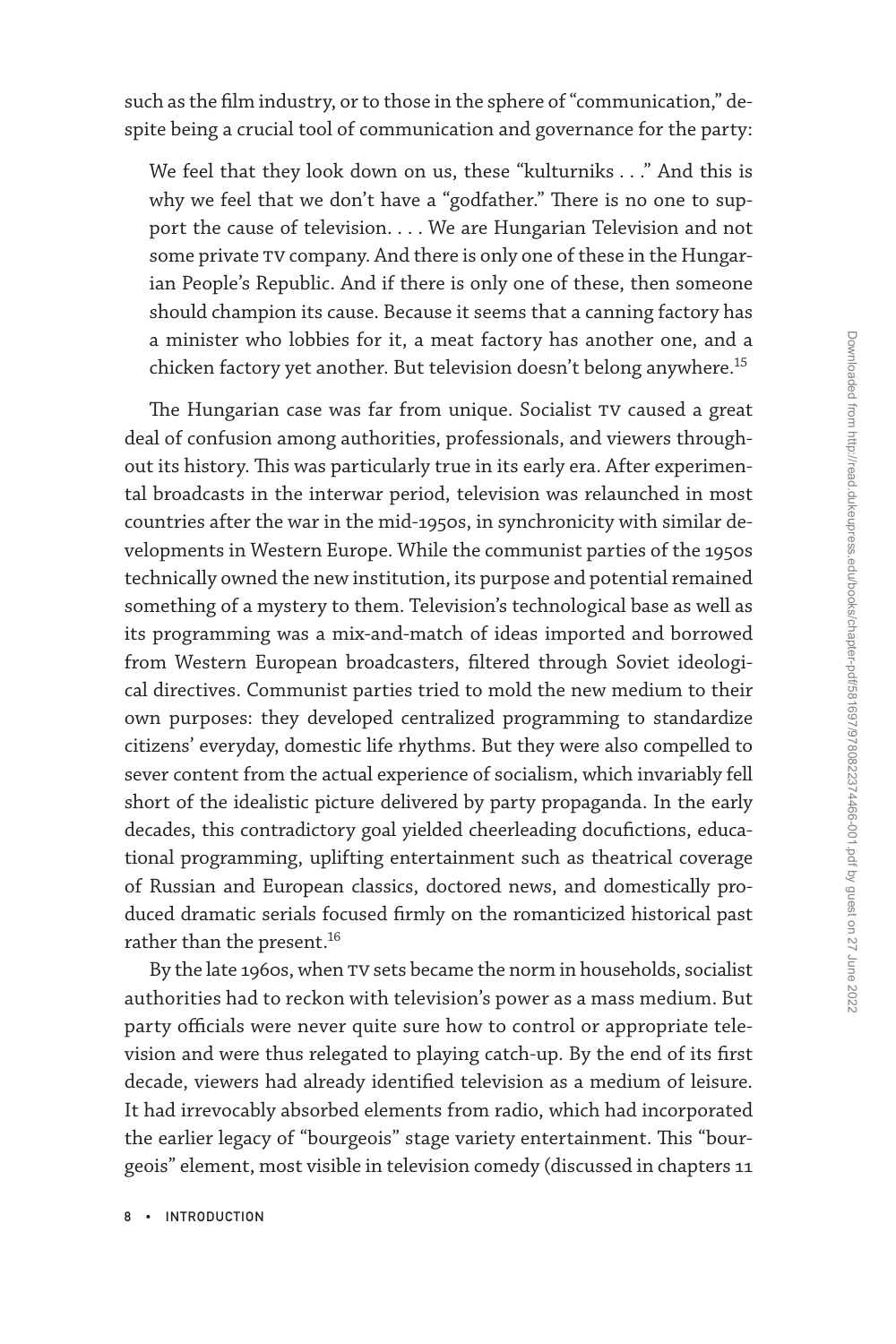and 12), only became more pronounced through the 1970s and 1980s as socialism thawed. The gap between the projective ideals and the actual experiential realities of socialism sustained a layer of ironic distance between television and its viewers. This was exacerbated by the increasing leakage of information about capitalist lifestyles and consumer products despite even the most repressive states' efforts to keep it out. By the 1980s of late socialism, television had turned into the primary medium of parodic overidentification with official socialist rhetoric.<sup>17</sup>

Television's lower cultural status often allowed it to go under the radar of censorship. It also kept away writers and actors who were reluctant to be associated with such a light medium and preferred to work in film and literature—something constantly bemoaned by party executives and television's leadership. Despite its nominal centralization, television operated through a range of alternative approaches that were often ad hoc and subject to party functionaries' own peeves and preferences. Longtime party leaders' attitudes toward television best illustrate this pattern.

Leonid Brezhnev had programs made for him and his family by his appointed head of Soviet television, Sergey Lapin. Roth-Ey characterizes television in the Lapin era as a kind of court tv to the Kremlin, with Lapin as chief courtier.<sup>[18](#page--1-0)</sup> Lapin's TV issued a special address to politically important viewers in their homes. Brezhnev's house had two TV sets: a Soviet model for Brezhnev and his wife, and a Japanese model with a vcr for the younger generations.[19](#page--1-0) By contrast, as almost all of my interviewees told me, it was common knowledge in Hungarian Television that party secretary János Kádár did not watch  $TV$  at all.<sup>20</sup> Given his enormous political clout, Kádár's own cultural snobbery had a trickle-down effect, which allowed the head of television, almost invariably a sophisticated professional rather than an apparatchik, to make important programming and personnel decisions without party involvement.

In yet another telling case, in the 1970s Romanian dictator Nicolae Ceaușescu created a hospitable environment for importing entertaining U.S. series in order to demonstrate his independence from the Soviet Union and to gain favor with the West. In the 1980s, however, as his reign turned increasingly megalomaniac, he reduced television broadcasting to a few hours a week, which were all about himself and his family. This version of court tv was not simply made *for* the royal family; the family was virtually the only content.<sup>21</sup> Erich Honecker, secretary of the East German Socialist United Party (SED), also single-handedly redefined television and redirected its history when he famously diagnosed "a certain boredom"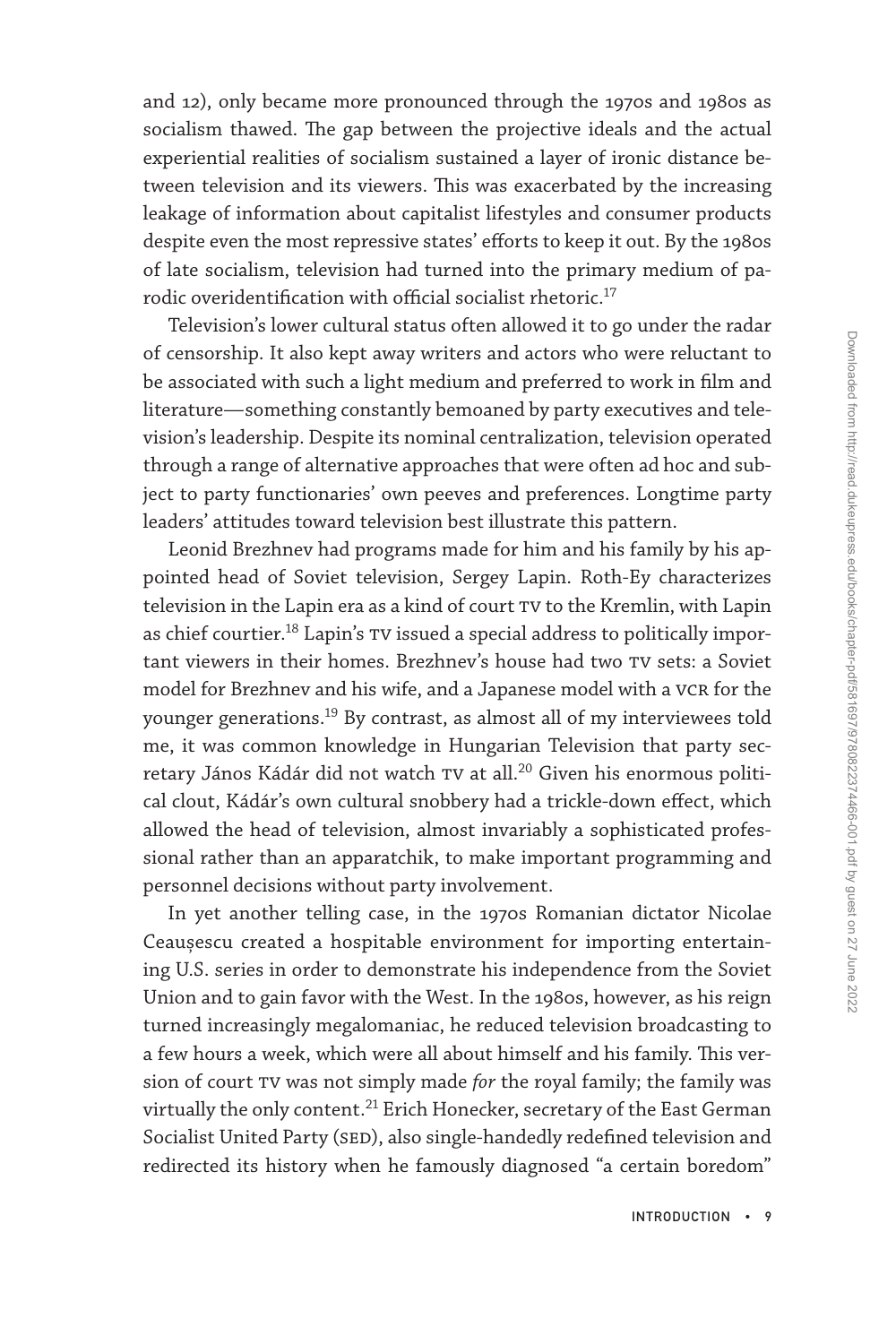around television and urged its leaders to create "good entertainment" at the Eighth Congress of the SED in 1971. As a result, the SED folded entertainment into its ideology as an important condition for reproducing labor and raising intellectually active individuals.<sup>22</sup>

Far from being just amusing anecdotes, these stories demonstrate the confusion television caused in the attitudes of the highest decision makers. They had to reconcile the political role of TV as a massive potential instrument of centralized control with the private and emotional relationship they themselves had with tv. This dual function had a direct effect on how television operated in socialist countries. Part of the political establishments' and more prestigious cultural institutions' hostility was fear of competition. As early as 1951, the Soviet Ministry of Cinematography lobbied the communist party to ban feature films on TV to prevent the loss of ticket sales at the movies. Theaters also tried to limit broadcast access to performances. Both efforts were unsuccessful, but the hierarchy remained in place.<sup>23</sup>

At the same time, top-down hostility and confusion actually sustained television's bottom-up momentum throughout the socialist period, giving viewers some leverage in defining the medium's development. Television's cultural stigma and subsequent low pay also allowed for laboratories of innovation to be formed, where the first creative professionals could invent television in a trial and error of jobs, technologies, and genres. This environment attracted young people who cared less about prestige than about new challenges. My interviews with Hungarian television professionals resonate with findings in other countries that television was an exciting place to work, $^{24}$  fueled by camaraderie, enthusiasm, and a sense of genuine collaboration, which spilled out into lasting friendships outside of work[.25](#page--1-0)

# Surprise 2: Undiscovered Socialist Audiences

Recovering television from the shadow cast by intellectual snobbery and political confusion throws into question the enduring and near-exclusive attention to (dissident) literature, film, and samizdat journalism that has dominated academic approaches to socialist cultures. Television offers an alternative view, from the vantage point of everyday practices of socialism. These practices were motivated by discourses and desires that considerably muddy the entrenched idea of the binary opposition between official party-led cultures and dissident intellectual cultures. In fact, neither of these camps cared much about audiences. The real target audiences of art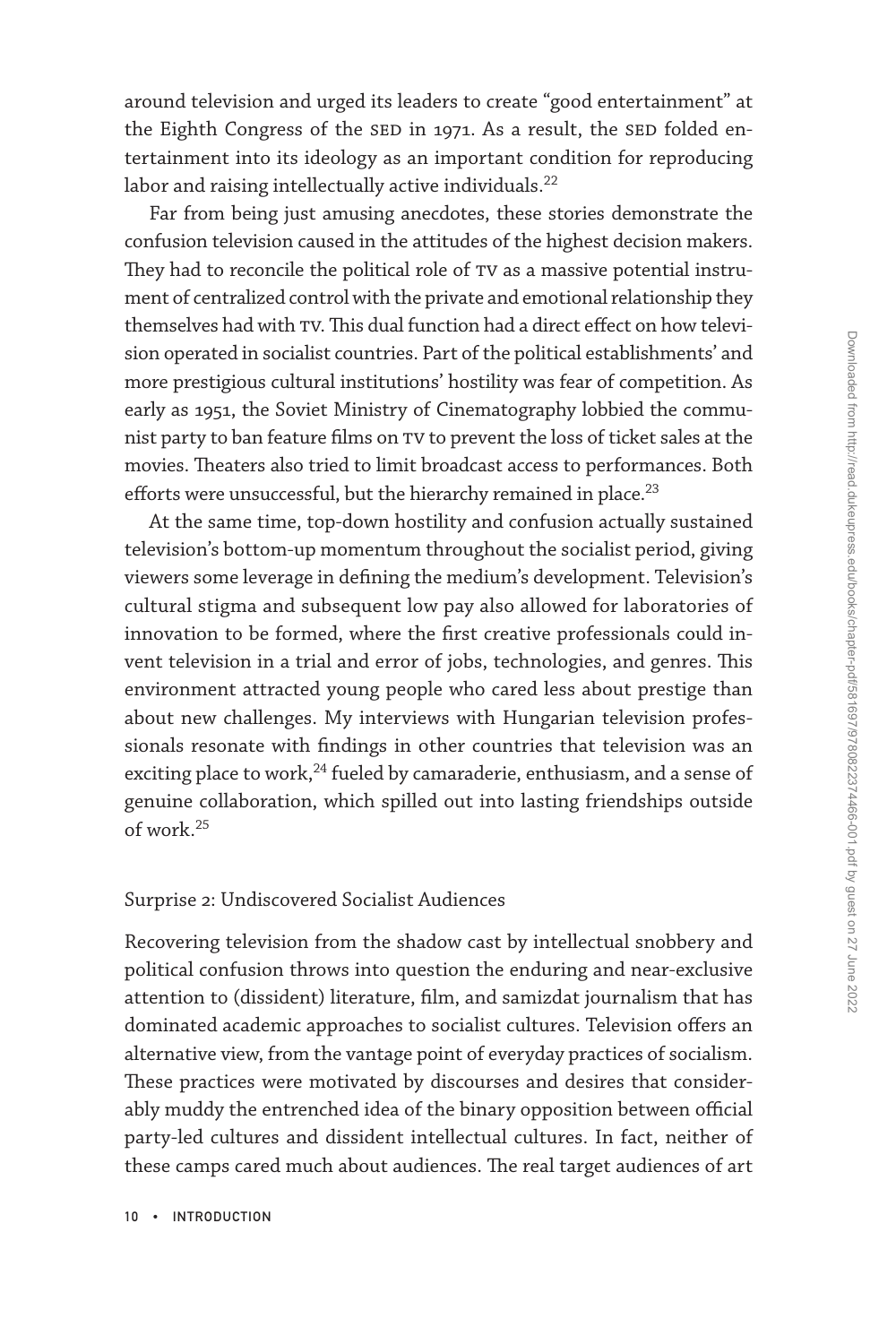films and high literature were other dissident intellectuals and educated, left-leaning Western publics. By contrast, television could not be made to function without actual viewers.

Determining what these viewers wanted or even watched is crucial to understanding socialist television and socialism through the lens of television. It is not an easy task, however. The scarcity and unreliability of both viewing data and viewer memories are obvious obstacles. Most socialist television industries established more or less developed audience research arms by the late 1960s. This was a vast improvement from counting viewer letters, let alone weighing the mailbag, which was the preferred method of measuring audience interest in early Soviet television.<sup>26</sup> But even empirical, survey-based audience research remained somewhat unreliable. In the Soviet Union, the surveys were often face-to-face rather than anonymous and contained leading questions.<sup>27</sup> This was not a Soviet specificity: while Western European public broadcasters were more invested in audience research since they had to justify their public support, their surveys also often created an aspirational, static, and passive national audience.<sup>28</sup>

Another central and often overlooked problem is that the top-down confusion about the function and cultural value of television was also internalized by its viewers. Viewer letters to national broadcasters express a clear preference for entertaining programming such as quiz shows, pop music, comedy, and drama serials from the beginning. At the same time, interviews and personal conversations consistently reveal a gap between what people liked about socialist TV and what they thought they were supposed to like. Let me evoke just one of these conversations to illustrate a recurring pattern. On a recent flight I sat next to an elderly couple, both architects, who had left Hungary and settled in Southern California in the early 1980s. When I asked them about their favorite memories of socialist television (as has become my habit), they eagerly recognized some of the entertaining programs I mentioned but made sure to point out to me how excellent socialist TV's live broadcasts of classical music concerts were. Then, without missing a beat, they proceeded to rave about their current favorites: *Homeland*, *Shark Tank*, *Dancing with the Stars*, and *The Bachelor*. While the couple's old Hungarian selves censored their pleasure in popular genres, they had no trouble enjoying a range of popular television programs as Americanized immigrants within the less hierarchical taste culture of the United States. This split consciousness was so naturalized that they were utterly unaware of it—a paradigmatic example of the cultural conditioning of status conferred by television taste.

introduction • 11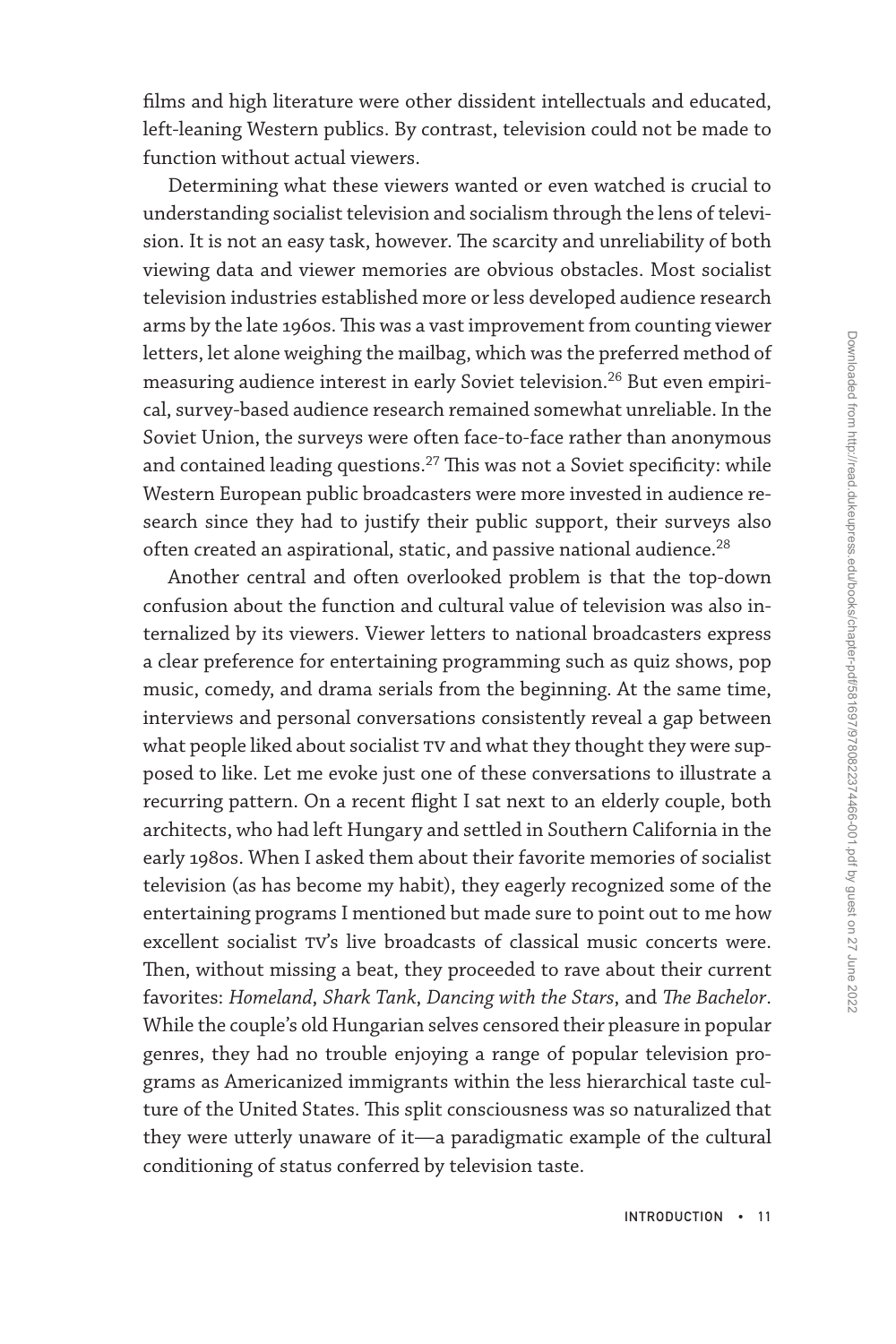The experience echoed a familiar contradiction in the insistence of a number of postsocialist viewers that they did not watch television or even that no one watched television during socialism. This of course is squarely contradicted by viewer letters and by socialist television's welldocumented struggle to meet viewer demand for popular programming, as I discuss throughout the chapters ahead. It is also undermined by the onslaught of postsocialist nostalgia for socialist popular programming, which I address in chapters 7, 8, and 10.

#### Surprise 3: Socialist TV's Transnational History

Broadcast television around the world has had an unparalleled capacity to gather the nation-family around the proverbial fireplace. Television under state socialism was no exception. There is no doubt that the only way to do justice to its history is by understanding the intimate cultural clues and affective bonds it wove among national citizens over time. At the same time, one of my missions here is to resist the power of the national to monopolize emerging histories, and to refuse to yield these entirely to the institutional influence of nation-states.<sup>29</sup> As I argued earlier, the momentum around studying television as a way to access real-life socialism is an opportunity to reconsider the Cold War as more than the binary struggle between the two superpowers and the nation-states in their satellite systems. Socialist elite cultures formed around literature, theater, and film have been almost exclusively wrapped up in the bipolar model and adopted its dominant nation-based worldview. This approach internalizes and confirms the assumptions of marginal nationalisms: intellectual leaders rightly speak for and unite the population in opposition to the oppressive political regime. Such a model leaves unrepresentable subnational and transnational affiliations that would disrupt this alignment. It also gravely distorts the histories of socialist television. It ignores the fact that television industries under Soviet influence developed in simultaneity and interaction with those in Western Europe and beyond. Sylwia Szostak shows that socialist tv has followed John Ellis's three-stage chronology, from the postwar era of scarcity through the 1960s-1970s era of availability to the era of plenty since the 1980s, only with a slight delay in the latest phase.<sup>30</sup> Charlotte Brunsdon's adaptation to European broadcast television of Raymond Williams's periodization from emergent through dominant to residual cultures also applies to television in the East. $31$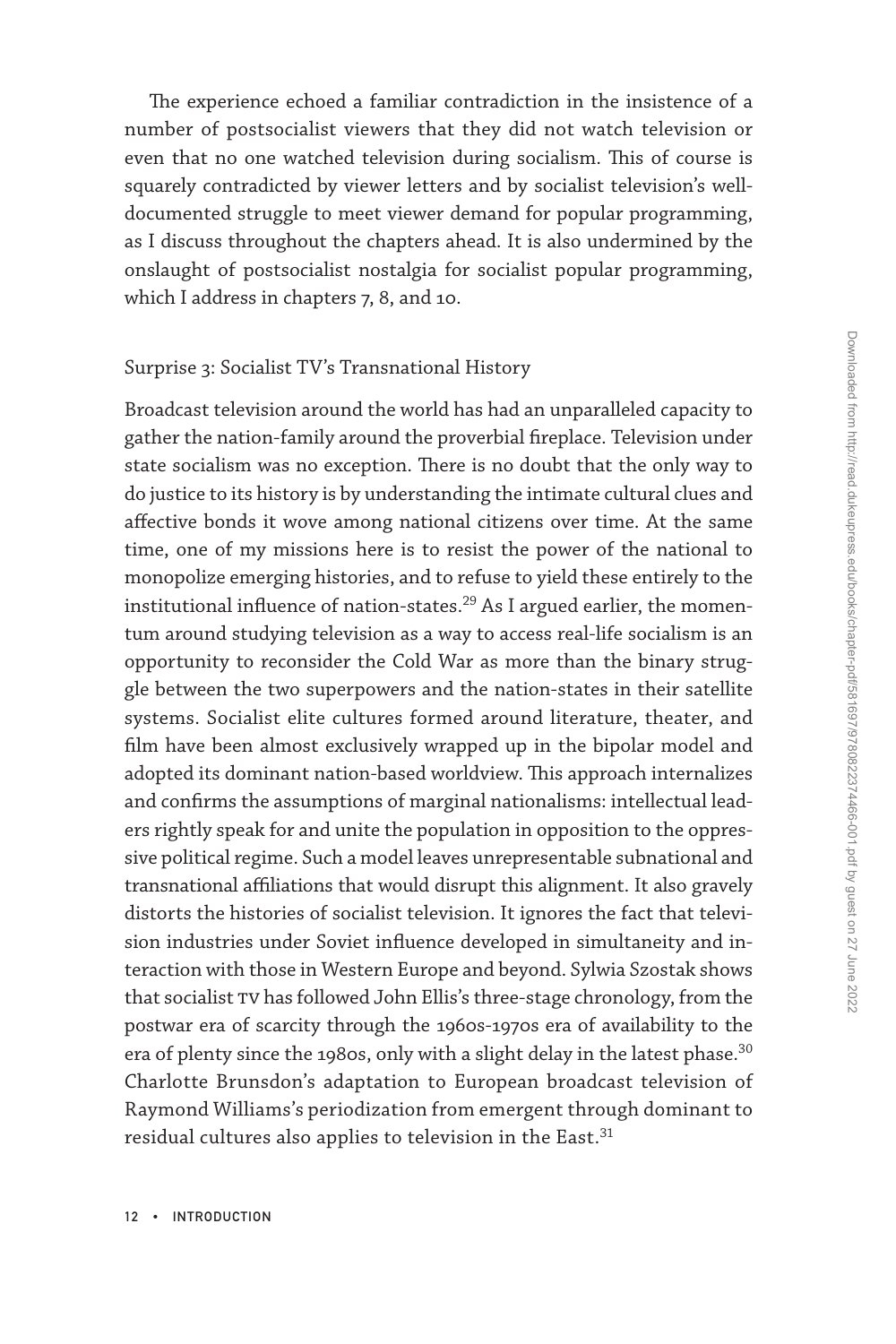Television was first introduced in most countries of the region in the prewar period, in step with the United States and Western Europe. Smallscale state television broadcasting began in the interwar years.<sup>32</sup> World War II and its aftermath, involving the political and economic restructuring of the Soviet sphere of influence, interrupted the development of television infrastructures. State broadcasting did not start up again until the 1950s. It began, for the most part, with sporadic broadcasts received by a few thousand subscribers in each country. Regional cooperation began almost immediately. The first program exchange, a 1957 Hungarian initiative named Intervision, included Czechoslovakia, Poland, the German Democratic Republic (GDR), and Hungary.<sup>[33](#page--1-0)</sup> In comparison, postwar British and French television continued prewar experiments and began limited service in 1945–1946. Radiotelevisione Italiana (RAI) began service in 1952, Danish and Belgian broadcasting in 1953, Spain in 1956, Sweden and Portugal in 1957, Finland in 1958, Norway in 1960, Switzerland in 1958, Ireland in 1961, Gibraltar and Malta in 1962, and Greece in 1966.<sup>34</sup>

Much like elsewhere in Europe, by the 1960s the proliferation of television sets in the home and the quality and quantity of programming transformed socialist television into a truly national form of entertainment. In Hungary, where regular broadcasting began in 1957, the number of programming hours a week jumped from twenty-two to forty between 1960 and 1965.[35](#page--1-0) The Slovene broadcaster, Television Ljubljana, started transmitting its own television programming in 1958, with seven to eight hundred television sets in Slovenia and about four thousand in all of Yugoslavia, compared with 90 percent of all homes in the United States at the same time.<sup>36</sup> In Czechoslovakia, where the war also interrupted prewar experimental broadcasts, trial public broadcasts began in 1953. The rapid increase in television access in the 1960s played a central role in the liberalization of the country's political climate. This liberalization was arrested following the Prague Spring of 1968, which was brutally crushed by the Soviet Union.[37](#page--1-0) Television Romania was established in 1956 and added a second channel in 1968. This was then suspended in 1985 due to dictator Ceaușescu's energy-saving program until after 1989.<sup>38</sup> In most countries, however, the mid-1960s saw the launch of a second channel and the extension of broadcast time to five, then six, and eventually seven days a week.

By the mid-1960s, all Soviet satellite governments faced a pressure to revise their ideological positions and programming policies to adjust to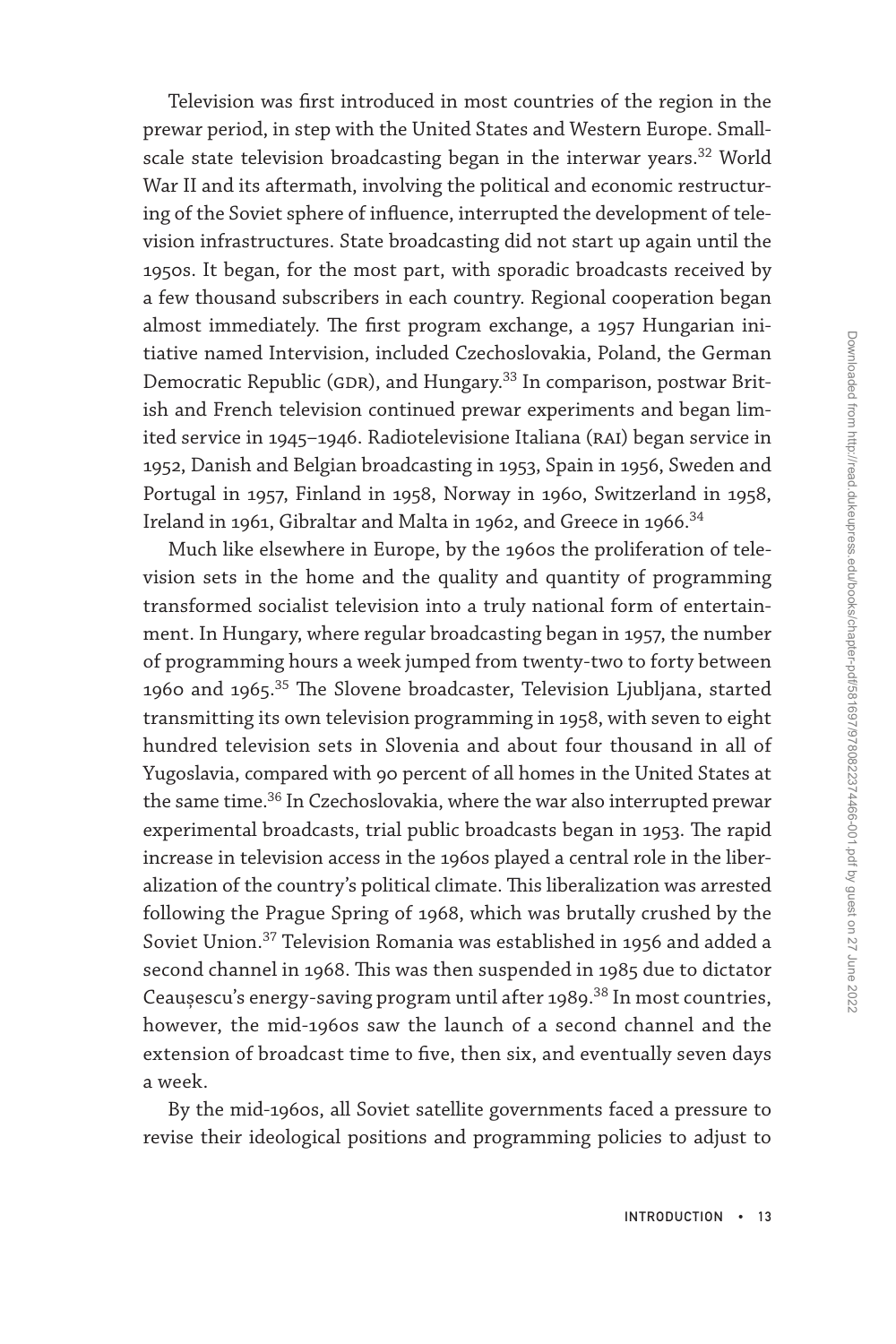the opportunities and challenges presented by the new home-based mass medium. The launch of communication satellites, beginning with *Sputnik 1* in 1957, the first Earth-orbiting artificial satellite and a key component of the Soviet space and communication strategy, increased the regimes' fear over their populations' access to Western programming. This challenge could only be minimized by rechanneling desires for capitalist lifestyles toward fostering national cohesion on the party leadership's terms. Socialist governments therefore revisited their import policy and began a strategic domestic production of scripted programming in the 1960s. Much like in Western Europe, the first postwar broadcasts produced in socialist Eastern Europe were of live theatrical and sports events, as well as news programming, feature films, and a range of educational cultural programming. As I discuss in chapters 2, 3, and 4, similar to Western European public broadcasting, television's shift to the center of public culture in the 1960s allowed socialist governments to expand and solidify their educational-propaganda directives by wrapping those in increasingly entertaining forms.

The ideological goals behind the new programming policy had to be carefully formulated lest they undermine a regionally coordinated vision of socialist utopia. Media and communication reforms in the 1960s therefore focused on television as the main institution for implanting socialist democratic values within entertainment. Television had to provide carefully selected information. It also had to shape citizens' tastes so they understand and value Eurocentric art and culture and resist what were widely perceived as the detrimental effects of television: reducing appreciation for cultural quality as well as general mental and physical laziness.<sup>39</sup>

The greatest political risk involved in the expansion of television broadcasting was that, unlike feature films or print publications, broadcast signals could not be confined to state borders. Inhabitants of large regions in Yugoslavia, East Germany, Czechoslovakia, Hungary, and Albania received either Austrian, Italian, or West German programming. Shared TV signals had the most profound effect in East Germany, where viewers with the exception of the "Valley of the Clueless" near Dresden, where foreign signals did not reach—were able to view West German broadcasting in a shared language, often specially directed at East German viewers. But border-crossing signals literally disrupted communism even in the most isolated corners of the communist empire. In Enver Hoxha's Albania, while the communist elite retained the privilege to watch foreign broadcasts in the 1960s, the brief liberal period of the early 1970s removed restrictions on consuming foreign (Italian) TV. By 1973, the party leadership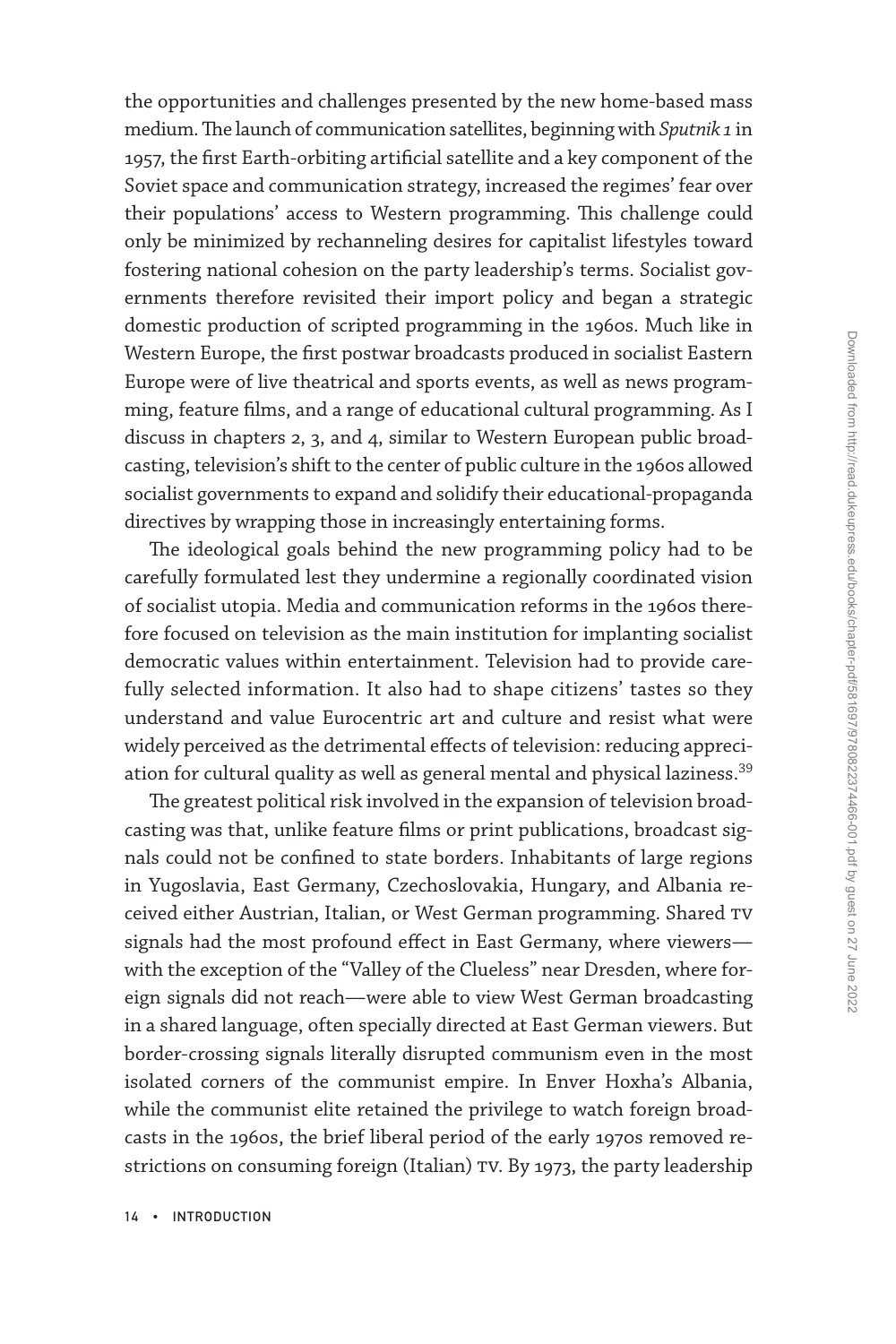realized that the pleasures of Italian programs enchanted Albanian populations rather than demonized capitalism, so they launched a campaign against foreign liberalism and installed signal jammers. However, much like everywhere else, these proved ineffective, especially in border areas where one did not need antennae to receive signals.<sup>[40](#page--1-0)</sup>

In a similar vein, tv-deprived Romanians took advantage of the overspill of terrestrial broadcast signals to watch more liberalized Hungarian, Bulgarian, and Yugoslav programming in the 1970s and 1980s.<sup>[41](#page--1-0)</sup> This was a means to escape the isolation and deprivation imposed by the Ceaușescu regime. Annemarie Sorescu-Marinkovic's ethnographic research, conducted in the Banat region (bordering Yugoslavia and Hungary), shows that it was not only the significant bilingual and trilingual populations who watched foreign tv. Romanian viewers went through the trouble of learning foreign languages just to access a slice of the outside world. Ironically, the nationalistic restriction on bodily mobility across borders motivated a tv-mediated flow of exchange that re-created, at least virtually, the multilingual, multiethnic culture of the region during the Habsburg Empire and before.<sup>[42](#page--1-0)</sup>

Romanian viewers' reactions to Yugoslav and Hungarian tv echo Annika Lepp and Mervi Pantti's interviews with Estonian viewers, who were fixated on Finnish programming in the 1970s and 1980s, after the Finnish broadcaster yle built a new tv broadcast transmitter in Espoo, which brought Finnish tv to households in northern Estonia. Even though only two Finnish public broadcast channels existed during this period, these carried American and Western European series. This opportunity even created a weekend "TV tourism" from other parts of Estonia to the northern areas so fans could follow their favorite serials. Many people who lived in the north were also able to learn the Finnish language from tv, which immediately conferred cultural capital that could be converted into economic capital as trade with Finland expanded in the 1980s and 1990s.<sup>43</sup> Television thus facilitated cultural identification with Nordic Europe, reestablishing the Baltic region's older imperial ties with Scandinavia in a quest for independence from the Soviet Empire.

As I discuss in more detail in chapter 8, the commercials Eastern viewers watched on Western tv held a particular attraction and whipped up desire for greener consumer pastures. But state socialist televisions also had their own more or less developed commercial departments. Television advertising in the most liberal socialist economies was embedded in an extensive set of commercial activities. At the most liberal extreme,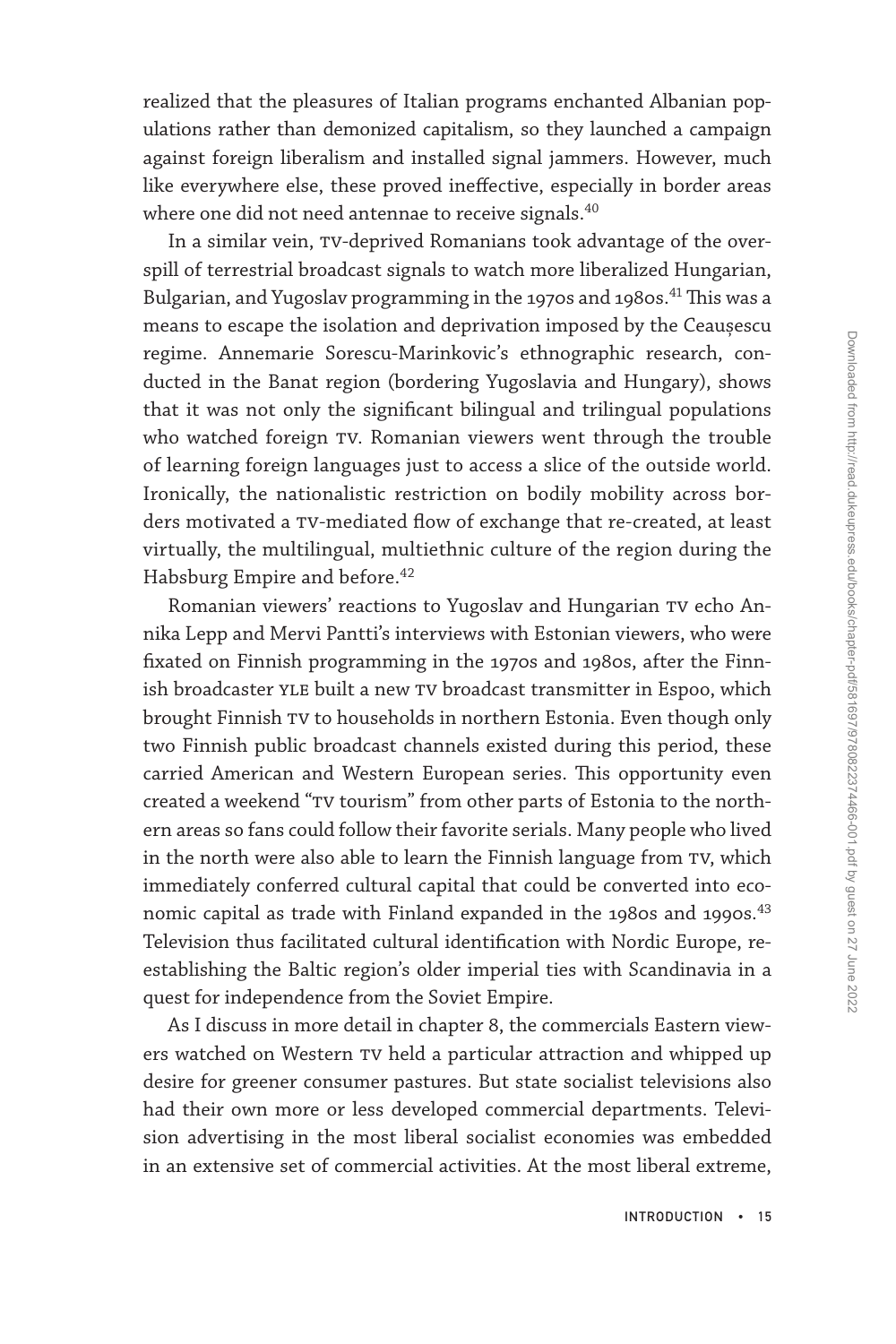Slovenian tv Ljubljana and Croatian tv Zagreb established an official cooperation with the Italian RAI in the early 1960s. This happened despite protests from communist party authorities, who were anxious about the influx of Western news programs and the consumerist values transmitted by fictional programming.<sup>44</sup> Significantly, such unprecedented openness toward Western-type entertainment was finally approved because it strengthened the national leadership's own strategy of championing Slovenian national autonomy against the encroachment of Yugoslavian federalism, which was pushed by the Yugoslav state broadcaster <code>RTV. $^{45}$  $^{45}$  $^{45}$ </code>

Sabina Mihelj even speculates that, in some ways, the televisions of the member states of Yugoslavia, particularly of Slovenia, were more commercially oriented than some Western European public broadcasters.<sup>46</sup> Yugoslavia's relative ideological independence from the Warsaw Pact under Josip Broz Tito's leadership opened up greater financial independence for media elites in exchange for supplementing decreasing state revenue. As early as 1968, 20.8 percent of Slovenian Ljubljana tv's revenue came from advertising. While this represented the most market-oriented variant, supplementing state support with increasing commercial revenue was common practice among socialist broadcasters in the East. Hungarian tv and Radio established its joint marketing department in 1968 and engaged in extensive domestic and international marketing activities, including its participation in the European Group of Television Advertising (EGTA), as I discuss in chapter 8.

The interconnectedness of television systems across the Iron Curtain was not limited to simultaneous development but was also ensured by ongoing exchanges from the start.<sup>47</sup> As Jonathan Bignell and Andreas Fickers write in the introduction to their important edited collection *A European Television History*, international cooperations, while more densely woven among Western countries, also included the East. The cross-border nature of radio waves enabled the launch of international, nongovernmental broadcasting institutions such as the International Broadcasting Union (ibu, founded in 1925), the European Broadcasting Union (ebu, 1950), and the Organisation Internationale de Radiodiffusion et de Télévision (oirt, 1946), which became the dedicated "eastern" network.<sup>[48](#page--1-0)</sup>

European cooperation was first necessitated by technical issues: before World War II, there were different technical standards for the number of lines and images per second as a way to protect the national industries of TV set makers.<sup>49</sup> The IBU was created to regulate international broadcasting but was broken up after the war due partly to the abuse of its technical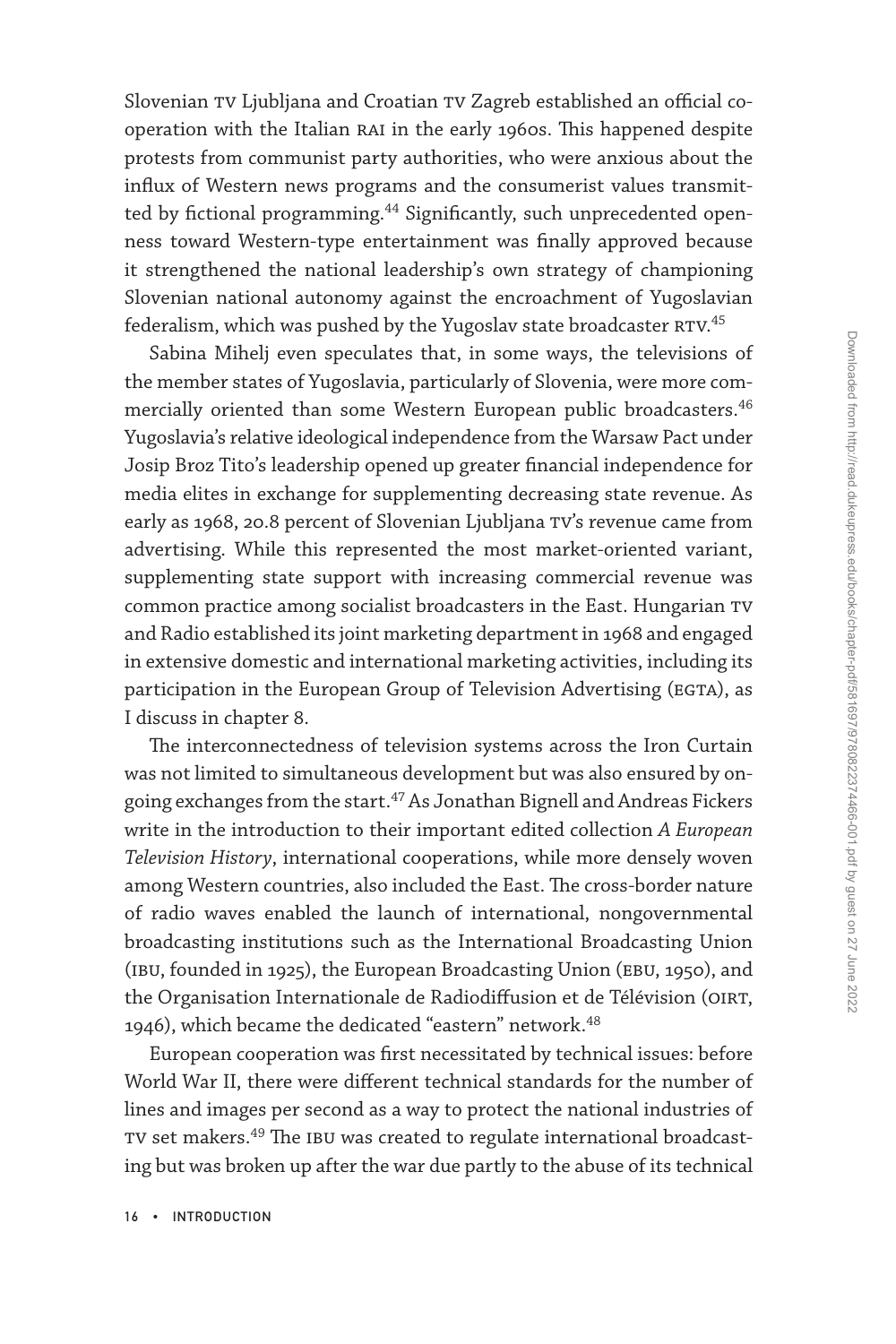facilities by the German army and partly to competition with the OIRT, which was founded by Soviet proposition. The EBU was established in reaction to the OIRT in an effort led by the BBC to form a union for Western European broadcasters. The ebu initially consisted of twenty-three broadcasters but soon expanded to include some Mediterranean and Middle Eastern companies. The OIRT and the EBU finally merged in 1993 under the goal of developing a shared European consciousness.<sup>50</sup>

While the Cold War did split the continent's television industries into two networks, the channels between these remained open to traffic, which was facilitated by television diplomacy conducted by executives and creatives alike. Finland, balanced between Eastern and Western interests, was a member of both the EBU and the OIRT.<sup>[51](#page--1-0)</sup> After Finland (1965), Mongolia joined the OIRT in 1972, Cuba in 1979, and Afghanistan and Vietnam in 1982. Collaboration between the two networks became increasingly active as the Cold War thawed: the first discussion of exchanges happened in 1956; the first Eurovision-Intervision transmission, of the Rome Olympics, in 1960.<sup>52</sup> Program exchanges were particularly extensive in children's television, where Eastern European broadcasters made a very significant although rarely acknowledged contribution.<sup>[53](#page--1-0)</sup> The program exchanges ensured that most of Europe was watching many of the same programs, often simultaneously. The dual system of broadcasting was adopted in most EBU countries by the 1980s. This was not even the case for all capitalist countries. Greece allowed private television to exist only in 1989, the year the Cold War officially ended[.54](#page--1-0)

A shared socialist ethos of public service broadcasting (PSB) permeated these exchanges, based on a common European ethical and ideological ground that reaches back to the pre–Cold War era. The main features, successes, and difficulties of psb have been a common denominator across all of these television cultures: the government-led mission to inform and educate while promoting nationalism, which has always been challenged by the imperative to entertain, $55$  as well as the nationalistic cultural hierarchy that assigned low value to television.<sup>56</sup>

As Bignell and Fickers explain, the identity of TV was defined already in the 1930s and crystallized around what was to become a shared European public broadcasting mission at the broadcasting technology exhibits of the 1937 World's Fair in Paris. A clear difference emerged in how American and European televisions marked out their future ethos, however. In the European version, spearheaded by German discourse, nation and education already appeared as key terms, in clear distinction from commercialization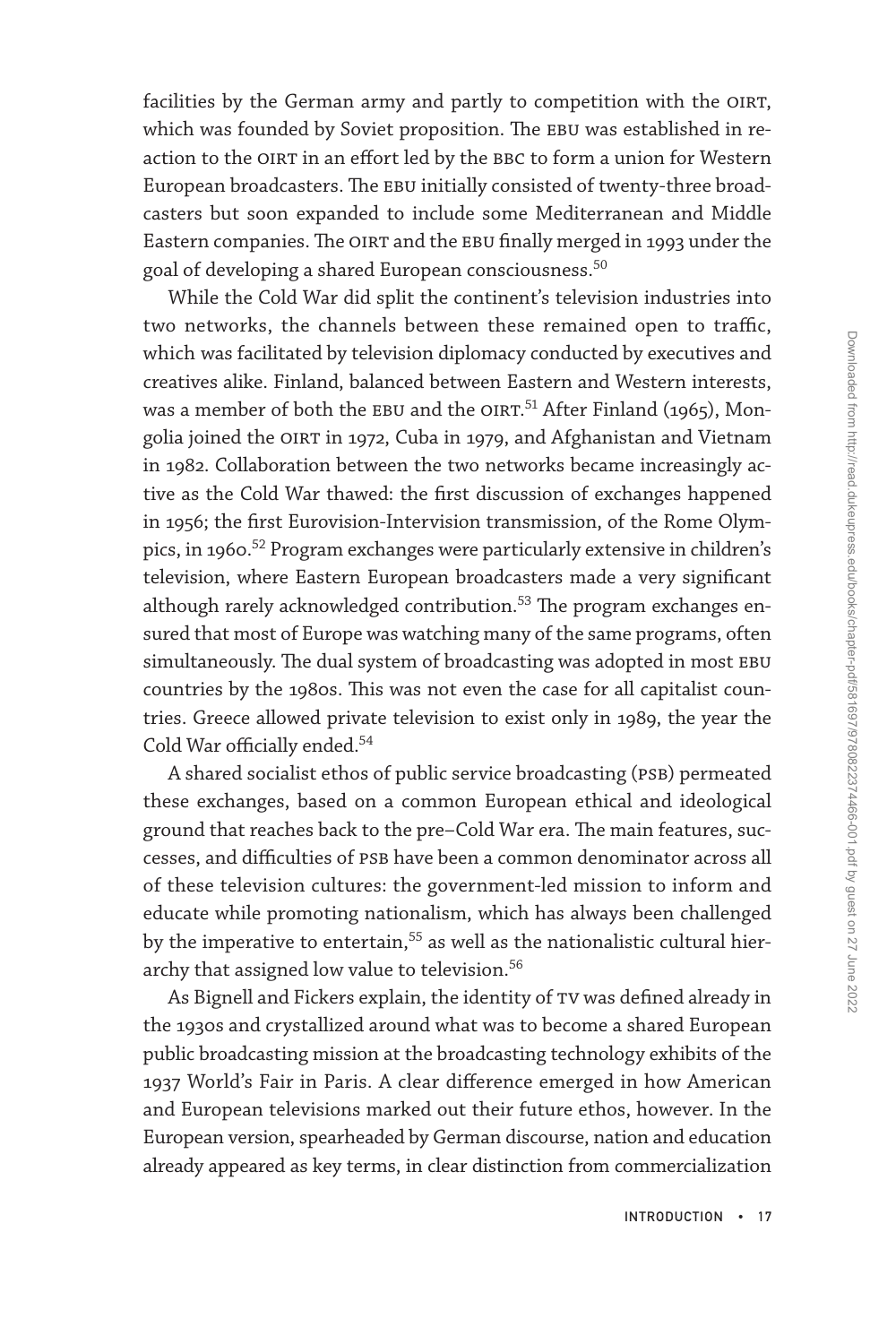and entertainment, which characterized U.S. discourses around television.<sup>57</sup> As Bignell and Fickers sum up, "The dominance of the public service concept of broadcasting in the European context and the commercial patterns in the US shaped hegemonic narrations of television on each side of the Atlantic. The World's Fairs in Paris and New York both created and represented alternative symbolic frameworks in which television as a revolutionary technology and a new mass medium was presented. They were two windows giving a slightly different view of the new electronic 'window on the world.'["58](#page--1-0)

Bignell and Fickers offer a valuable model and methodology to write European tv history comparatively, transnationally, and collaboratively. Yet, even they treat the other Europe as a mere addition, confirming its status as the Cold War mystery land out of sync with European history. Their otherwise very thorough introduction includes only a few paragraphs about Eastern Europe, which reiterate blanket assumptions about the region: TV and other media institutions were closely controlled by Sovietinfluenced governments until 1989; regional program exchange remained within and restricted to the comecon bloc; and the function of television was to publicize decisions made by the ruling party, to educate the population, and to establish a channel of communication between the party and the people.[59](#page--1-0) The editors do include a disclaimer for reducing Europe to Western Europe, pointing to the scarcity of tv historians in Eastern Europe. Indeed, of the twenty-nine contributing authors, only two are from and write about the former East.<sup>60</sup>

It is important to ask why the trend continues to reaffirm the essential Cold War difference between East and West. Why is it that even in otherwise progressive and pioneering projects such as *A European Television His*tory, in which the editors consciously set out to think about European TV transnationally, one comes across statements like this: "In most Western European countries, television developed into a medium for the propagation of consumption, leisure and individualism; in the Eastern countries, it became a medium for the political socialization of the individual and the subtle implementation of ideology and political values."[61](#page--1-0) As I show in the following chapters, one could safely switch East and West and the statement would be just as true. There is no evidence to support such a polarized distinction.

Not only did television under socialism generally operate in a liberalized fashion, with little or no censorship—apart from extreme cases and periods of dictatorship, as in Ceaușescu's Romania—tight state control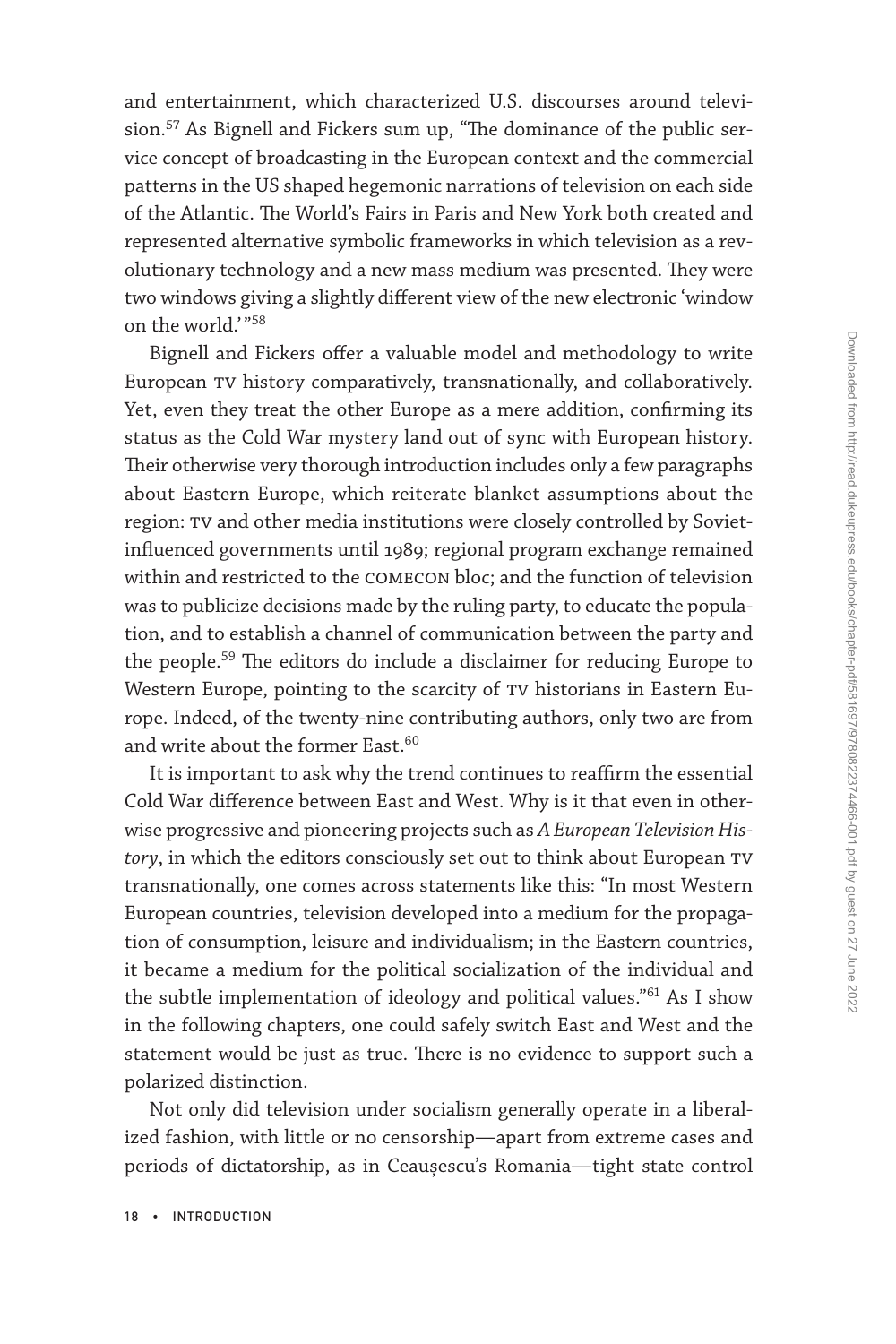and censorship also characterized periods of Western European broadcasting. As Bignell and Fickers themselves argue, the Nazi government in Germany was interested in the propaganda value of television, partly to compete with large U.S. corporations. The 1936 Berlin Olympics were a stimulus to the development of German TV, with viewing rooms established in cities to hold audiences as large as four hundred.<sup>62</sup> Television was formed under military dictatorship in Greece in 1967, and the second channel remained under direct army control until 1982. Throughout this period, the government censored all programs, particularly news. Key tv personnel were selected based on their ideological conformity. Even the French government monitored and censored TV programs from the 1950s onward. Under Charles de Gaulle, this was direct political control, impacting every type of program, which also provoked direct resistance during the 1968 strikes, when some TV staff resigned rather than agreeing to sub-mit scripts ahead of time.<sup>[63](#page--1-0)</sup>

Using television as an instrument of positive propaganda also united eastern and western broadcasters around educational initiatives—first to promote literacy in rural regions and then to educate the population about a wide range of subjects, as I discuss in chapter 2. Most often, propaganda took very subtle forms in the East, not unlike it did in the West. In the chapters on socialist and postsocialist domestic drama serials (chapters 9 and 10), I explain that, by the 1970s, dramatic programming was recognized as a much more hospitable and effective place for affirming the regimes' cultural and political directives than the news and other factual programming, which were hardly taken seriously by the public. The last two chapters (chapters 11 and 12) show that even humor and comedy, which were ostensibly charged with antiregime criticism, can be seen as a strategically tolerated expression that co-opted both artists and audiences and served the parties' interests.

## The Future of Socialist TV Studies

Thankfully, work on socialist tv histories is no longer in short supply. In fact, those of us researching socialism and television now face the opposite problem: there is too much new material to process and incorporate for any single project. This is a delightful problem to have. Instead of gatekeeping and competition, it has given rise to some highly productive collaborations, which unapologetically crisscross Eastern and Western Europe, North America, and other postsocialist locations in an expanding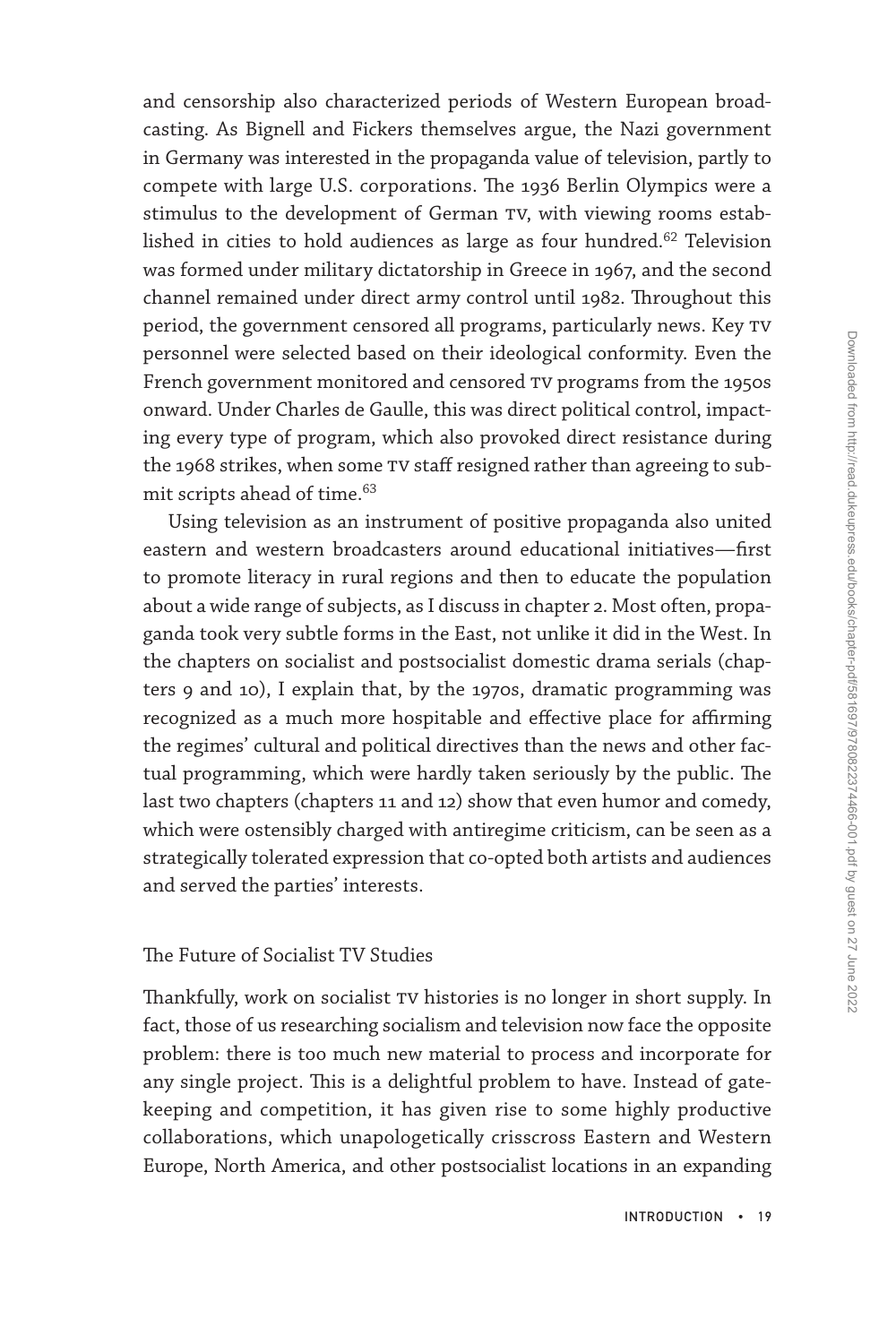network dedicated to mapping the global history of socialist TV.<sup>[64](#page--1-0)</sup> The emerging work on the history of socialist TV has been effectively removing the Cold War lens that has occluded alternative histories of European television. Instead of a clear-cut East-West divide, we see various local and regional patterns defined by cultural and political-economic similarities and differences. A much more important difference emerges between what Bourdon et al. call the "courteous" European model that reigned through the 1980s and the "competitive" Americanized model that challenged European broadcasters to shift to a dual broadcasting mode in a commercial, multichannel, deregulated global environment.<sup>65</sup> In this alternative historical view, Eastern European broadcasters were simply a little slower to join the competitive model than Western European ones. But competition always underscored their operation, as I explain in chapter 4. During nominal state monopoly, states always had to compete for eyeballs distracted by foreign broadcasts and, from the late 1980s, against satellite programming. In addition, state broadcasters were compelled continually to increase the volume of imports to fill schedules on state channels.<sup>66</sup>

As I emphasize in every chapter that follows, no technical innovation, program, or policy can be isolated from its regional, European, and global context. While national histories do need to be written and remain crucial resources, I focus attention on patterns that stretch across national borders and defy common assumptions about the story and the potential of both socialism and television. This work can only be accomplished collectively. In researching this book, I have relied heavily on the labor of others who have browsed national archives, discovered and commented on old programs, and theorized about socialism and television. The conclusion that jumps out from virtually all this recent work is that the story of blind adherence to ideological dogma has been a Cold War construction from the beginning. Through the window that television opens, we see more or less desperate, often belated attempts at top-down control, constantly tempered by other, often openly unspeakable imperatives that these societies absorbed and negotiated, such as the actual needs of viewers to be entertained, educated, and invited to consume, the role of competition as a sustaining force in socialism, and experiments with various realist aesthetics in an effort to construct and convey authenticity.

But this book is not simply about correcting the record. The suggestion is that the history of existing socialism should not be thrown out with the tepid bathwater left over from the Cold War. Socialism is a globally shared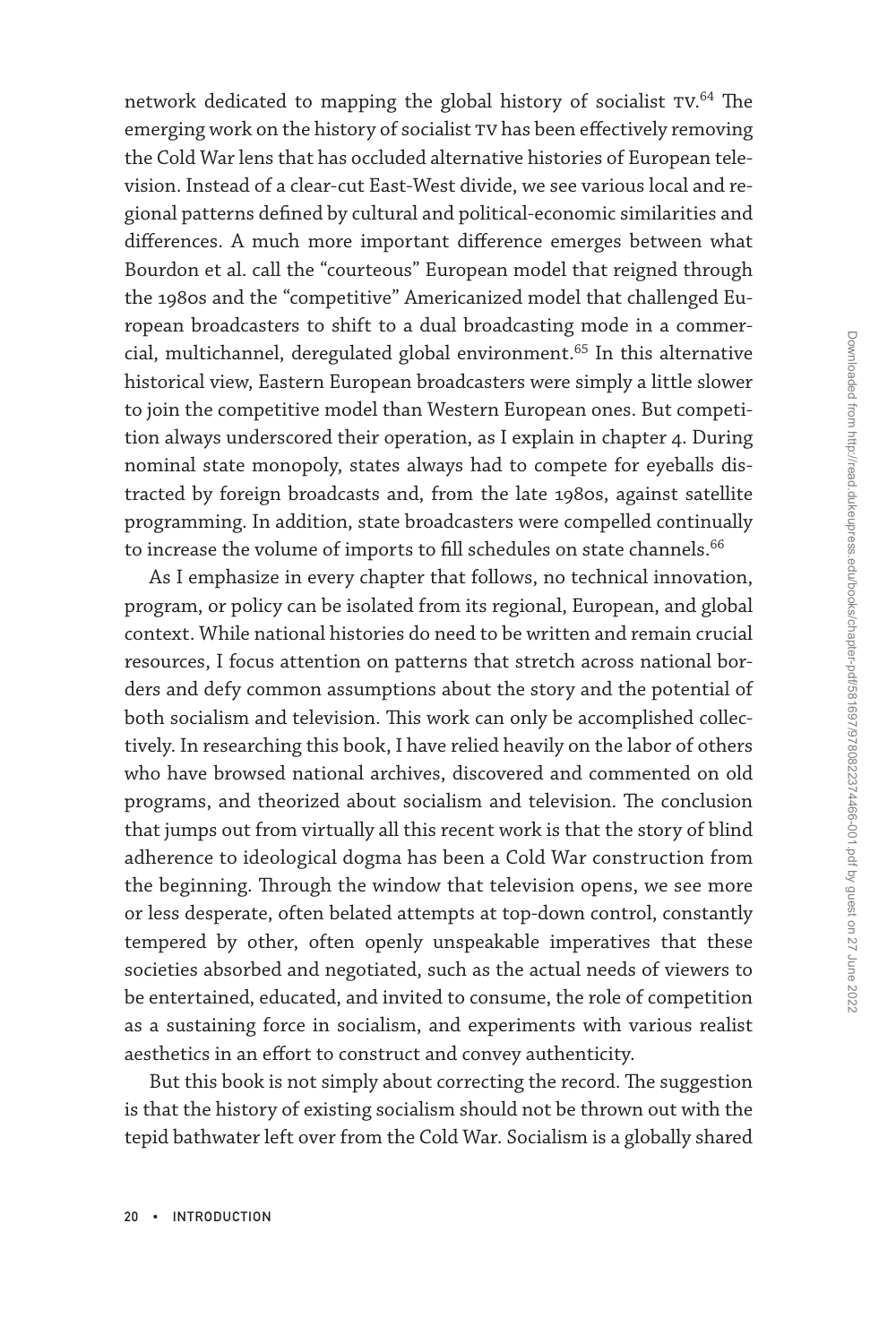legacy. If we forfeit this story to Cold War stereotypes, we also enable the naturalization of neoliberalism as an economic logic that does not have alternatives. Since the inevitability of this logic tends to be justified in cultural forms, these alternative histories are especially important to revisit, particularly in a crisis-ridden Europe, which has been rearranging itself into a new "Cold War" between the core and periphery of the Eurozone, between "surplus" nations and the perpetually debt-ridden ones. The hybrid formations that socialist TV reveals are worth revisiting because, as Daphne Berdahl argues, socialism continues to have an active social life within postsocialism. Postrevolutionary societies, she suggests, make visible cracks and contradictions within neoliberal capitalism, especially if one "eavesdrops on the anxieties" to be heard in such places. I argue that socialist and postsocialist television magnifies these cracks and anxieties. Berdahl expands on anthropologist Katherine Verdery's idea that postsocialism's emerging forms should be assessed within the international context of global capital flows. Berdahl adds "that it also works the other way around: Postsocialism's 'emerging forms' provide a means of assessing and critiquing global capitalism."[67](#page--1-0)

# Conceptual Organization

Rather than geographical coverage or chronological ordering, the logic of broadly conceived genres is crossed with the guiding force of key concepts. Like TV genres, these concepts connect the two world systems in surprising ways and offer additional platforms for comparison and historical revision: *competition*, *consumption*, *emotion*, *realism*, *history*, *memory*, *nostalgia*, *gender and (post)feminism*, *education*, *entertainment*, *humor*, and *satire* were not only compatible with socialism; viewed through the grids of television, they are also able to unhinge and modify our view of socialism. While these notions travel through the chapters, there are also dedicated points where I unwrap their specific historical and theoretical significance in relation to the generic forms discussed.

### part i: genres of realism and reality

This bulkiest part is dedicated to examining program types that prioritize *realism* as a representational tool to advance the ideological tenets of socialism in an *educational* fashion, modeled after the European public service broadcasting agenda. It includes an introductory chapter and four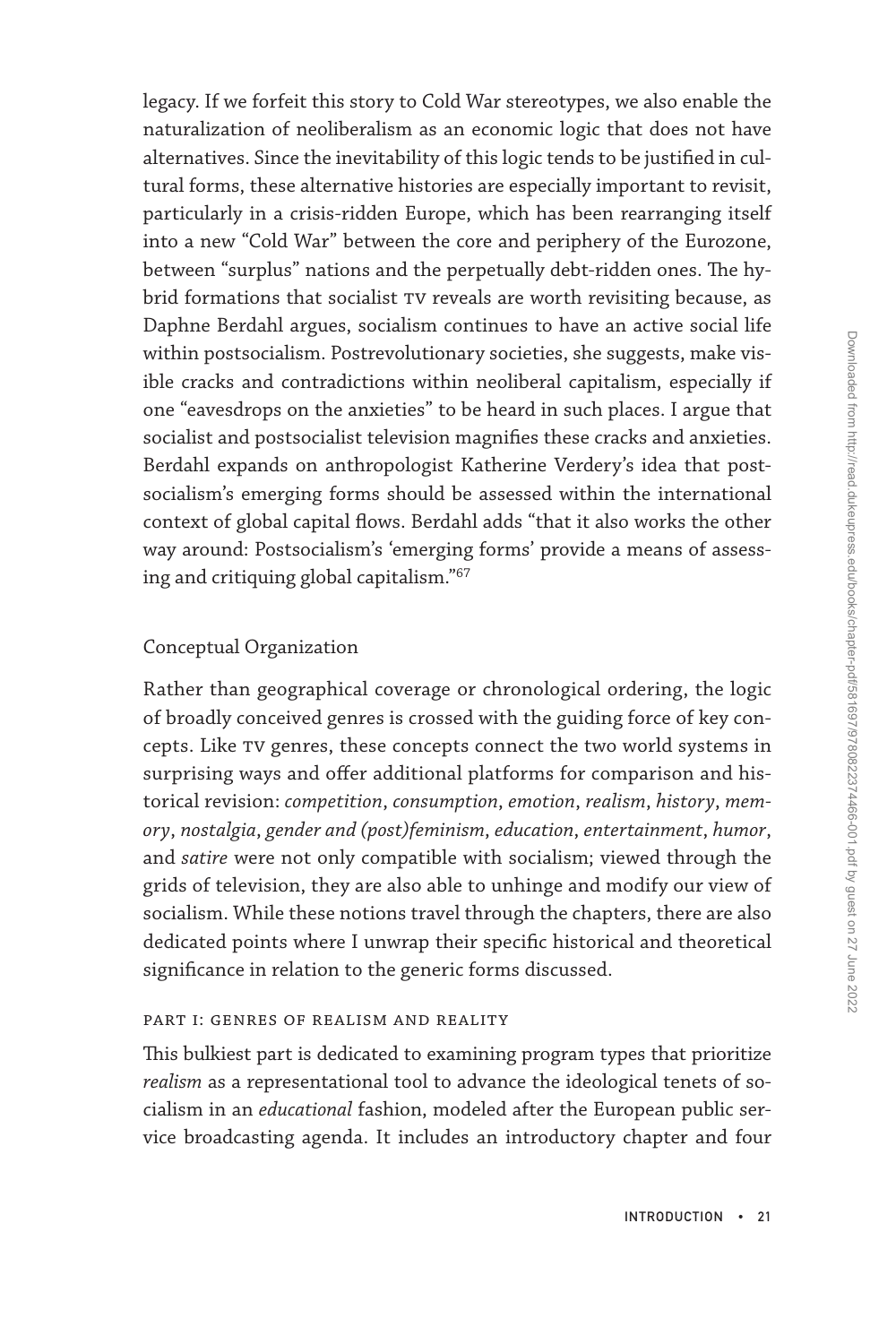others that discuss four different "realistic" program types, all of which developed and functioned in a European and global circulation: straightforward educational programs, public affairs and documentary shows, crime appeal programs, and quiz/game shows. The progression through the chapters is from the most to the least ideologically strict genres, from the tightest centralized control to the most audience involvement.

### part ii: genres of history

The three chapters in part II examine socialist and postsocialist television's intricate relationship to *history, memory*, and *nostalgia*. In chapter 6, this relationship is extracted from the historical drama and adventure series, a staple of the 1950s and 1960s. Chapter 7 explores the postsocialist explosion of nostalgia around television, while chapter 8 takes on the nostalgia around late socialist commercials in particular to shed light on the contradictory temporal relationship between socialism and postsocialism.

## part iii: genres of fiction

These two chapters unfold the connections among *gender*, *consumerism*, and television. These connections are most explicit in dramatic programming, which had come to occupy increasing airtime by the 1970s. Chapter 9 surveys how women were positioned and positioned themselves as television professionals and viewers, particularly in relation to programs that specifically addressed them. Chapter 10 discusses how late socialist soap operas interpellated women to be superwomen who can do it all with no reward other than pride. The chapter tracks several of these serials through to their postsocialist remakes and reruns to show how they facilitated the spread of normative *postfeminist* ideas.

#### part iv: genres of humor

The final two chapters bring to the forefront socialist and postsocialist manifestations of television comedy, particularly satirical political humor. The chapters show that, far from being the grim, allegorical cultural landscape associated with Eastern European art films, television incorporated and cultivated presocialist cabaret, a comic form of performance that developed in fairly specific ways in the region. Cabaret perpetuated not only political humor but also bourgeois entertainment within the socialist mass medium. In the last chapter I explore the analogy between the performative, self-justifying forms and ironic sensibilities of late socialist tv satire and contemporary, late capitalist comedy news.